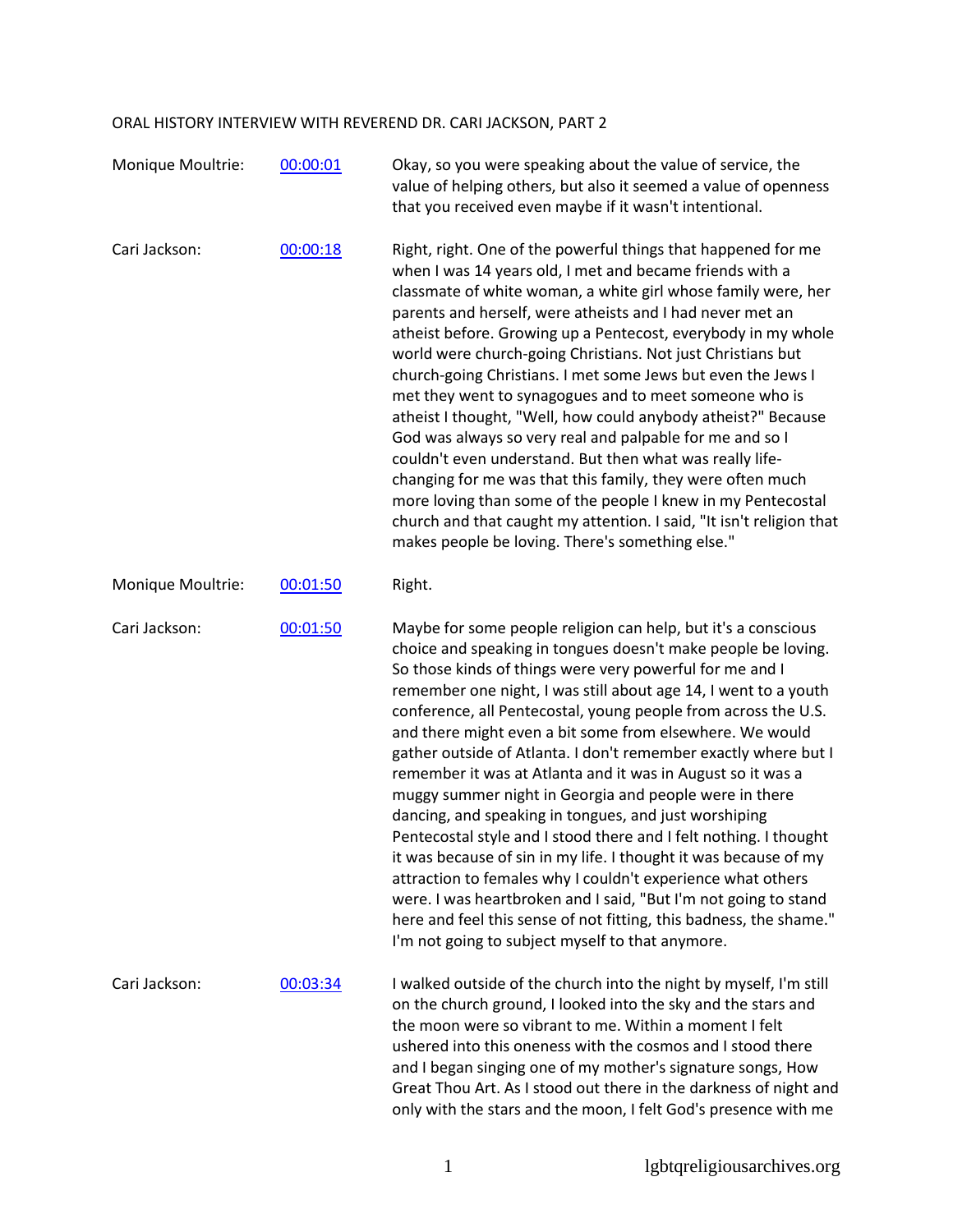in such powerful way and it was that night at age 14 I said, "Oh, wow! God comes in lots of different ways to us." Sometimes it might be in the dance, and running around in the church, and speaking in tongues, and sometimes it might be in the quiet. That was absolutely life-changing.

| Monique Moultrie: | 00:05:00 | Yeah.                                                                                                                                                                                                                                                                                                                                                                                                                                                                                                                                                                                                                                                                                                                                                                                                                                                                                                                                                                                                                                             |
|-------------------|----------|---------------------------------------------------------------------------------------------------------------------------------------------------------------------------------------------------------------------------------------------------------------------------------------------------------------------------------------------------------------------------------------------------------------------------------------------------------------------------------------------------------------------------------------------------------------------------------------------------------------------------------------------------------------------------------------------------------------------------------------------------------------------------------------------------------------------------------------------------------------------------------------------------------------------------------------------------------------------------------------------------------------------------------------------------|
| Cari Jackson:     | 00:05:02 | Life-changing.                                                                                                                                                                                                                                                                                                                                                                                                                                                                                                                                                                                                                                                                                                                                                                                                                                                                                                                                                                                                                                    |
| Monique Moultrie: | 00:05:06 | That leads me to one of the question I had about your<br>Pentecostal background. So, you're the youngest. All the<br>children went to the Pentecostal church. What about your<br>extended family? Were they members of the church as well?                                                                                                                                                                                                                                                                                                                                                                                                                                                                                                                                                                                                                                                                                                                                                                                                        |
| Cari Jackson:     | 00:05:21 | No. Only my parents were Pentecostal. My father's family were<br>AME. His mother and her family had been some of the founding<br>members of the AME church in Baltimore. My father was very<br>Methodist in his orientation. What happened was he came to<br>church with a young woman who was Pentecostal and that<br>introduced him to the Pentecostal experience and it was there<br>he and my mother met. My mother was introduced to<br>Pentecostalism through an aunt, one of her deceased mother's<br>sister, who was Pentecostal and who mandated them, my<br>mother coming to church because at that point, my mother was<br>living with this aunt. That's where my parents met, in the<br>Pentecostal Apostolic Church.                                                                                                                                                                                                                                                                                                                 |
| Monique Moultrie: | 00:06:28 | Okay.                                                                                                                                                                                                                                                                                                                                                                                                                                                                                                                                                                                                                                                                                                                                                                                                                                                                                                                                                                                                                                             |
| Cari Jackson:     | 00:06:31 | Our other relatives were Methodist and Catholic, some Baptist,<br>but we were the Pentecostal Island all on its own. And I say it<br>that way because the teaching of the church at that time was<br>that we were not to interact too closely with our unsaved<br>relatives, that anyone who wasn't Pentecostal was unsaved, and<br>so we didn't have lot of family interactions and when we did, for<br>me as a child, it always felt like we were sneaking because we<br>weren't supposed to go to non-Pentecostal churches. We<br>weren't supposed to have associations too closely with people<br>who were not saved and so when we had those interactions, it<br>really did feel like we were sneaking and especially because<br>many of those relatives, when we would have family gatherings,<br>they were drinking, and they were smoking, and they were<br>cursing, and they had make up and jewelry, and wearing and all<br>the things that we weren't allowed to do. I again felt very much<br>like an outsider with my own relatives. |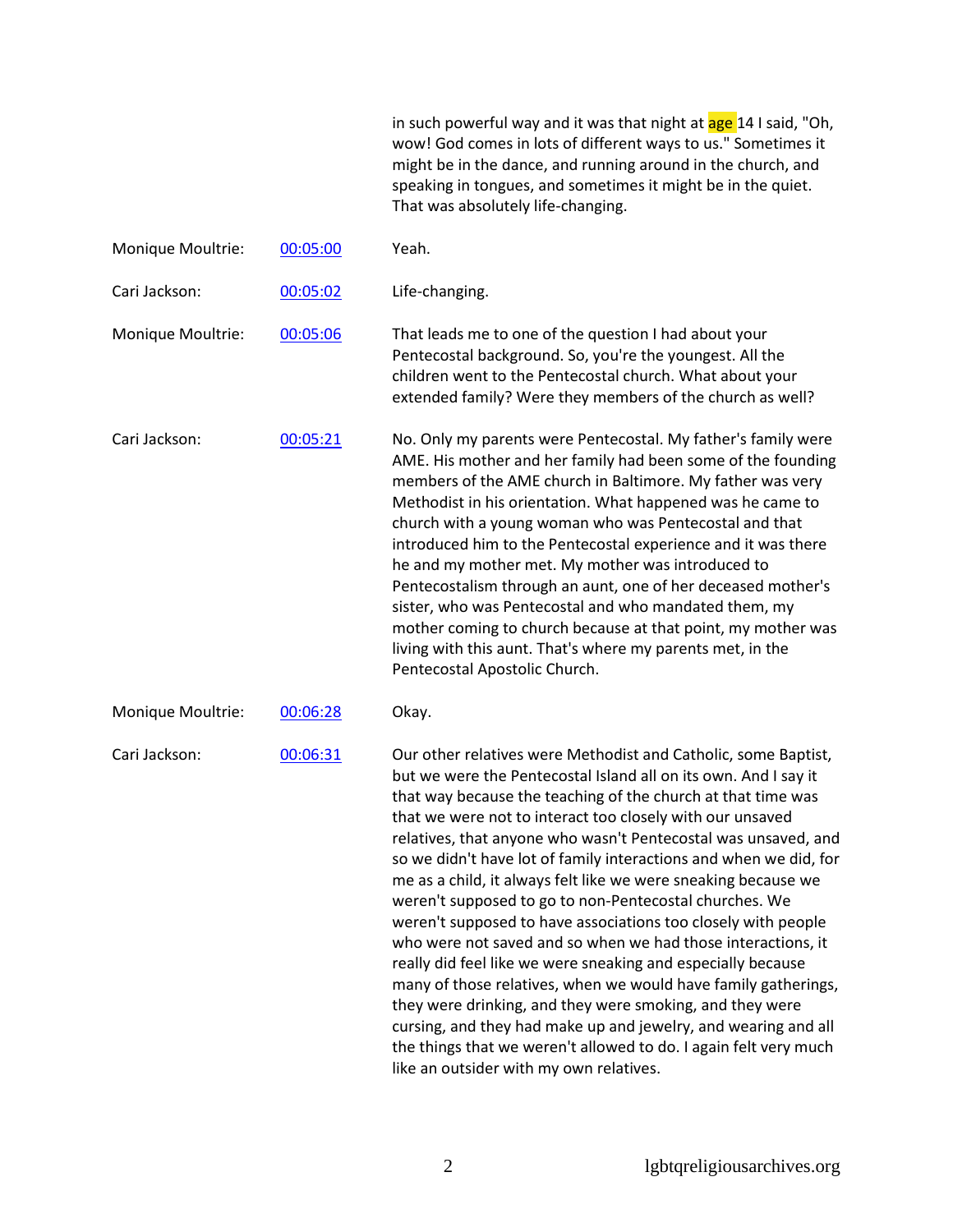| Monique Moultrie: | 00:07:58 | In that organizational structure there of your island, what did<br>you all do for fun? Because I know the Pentecostal church limits<br>a lot of worldly options.                                                                                                                                                                                                                                                                                                                                                                                                                                                                                             |
|-------------------|----------|--------------------------------------------------------------------------------------------------------------------------------------------------------------------------------------------------------------------------------------------------------------------------------------------------------------------------------------------------------------------------------------------------------------------------------------------------------------------------------------------------------------------------------------------------------------------------------------------------------------------------------------------------------------|
| Cari Jackson:     | 00:08:10 | Yeah. We did a lot of music. Every one of my family, all six of us<br>in the island, all of us were singers and a few phenomenal<br>musicians as well, instrumentalists. We did a lot of music and<br>some of my dearest memories are my mother, and one brother,<br>and I, singing and marching in the house like we would in the<br>way to church and we would do our dips and you know. So we<br>did that and we had impromptu jam sessions because<br>somebody would drop by the  our house was always open and<br>folks would just, "Oh, there's Jackson's house." So people would<br>come and we would just have fun that way.                         |
| Cari Jackson:     | 00:09:02 | My father felt very strongly that young people need to have<br>structured activity or they will get in trouble, so he led Boy<br>Scouts. But even before he did the scouting because in early<br>years, he was not allowed to do that because it was deemed<br>paramilitary. So he couldn't even do that and he had been a<br>scout growing up as a young boy. Even before that, he brought<br>young people together for different kinds of activities that were<br>allowed. We couldn't go bowling because people smoked in the<br>bowling alleys. So he would take them hiking, and camping, and<br>swimming, but certain activities then we did the final |
| Monique Moultrie: | 00:09:57 | Scout scouts.                                                                                                                                                                                                                                                                                                                                                                                                                                                                                                                                                                                                                                                |
| Cari Jackson:     | 00:09:59 | Right. But he would separate by gender because you can't go to<br>the beach and see the flesh of  you know. So he kept pushing<br>the envelope in those ways and I think I'm an envelope pusher<br>because both my parents modeled that for me in some<br>powerful way, but very subtle. They were much more subtle<br>about it I think.                                                                                                                                                                                                                                                                                                                     |
| Monique Moultrie: | 00:10:29 | You spoke a little bit about your civic organization personally.<br>Talk to me about high school and the academic side, the social<br>side.                                                                                                                                                                                                                                                                                                                                                                                                                                                                                                                  |
| Cari Jackson:     | 00:10:43 | High school. I went to an all-girls high school. It was one of a few<br>public high schools in the U.S. at the time that was single gender<br>and it was one of the top schools in Baltimore. I went there in<br>what was called the advanced college prep. So everybody called<br>it the A-course. They only accepted 100 girls into the A-course<br>every year. So it was to be the crème de la crème in the school<br>and they were doing quotas so of the 100 there were 10 black<br>girls, and I think three Asians, and there might have been one<br>Latina. It was what it was.                                                                       |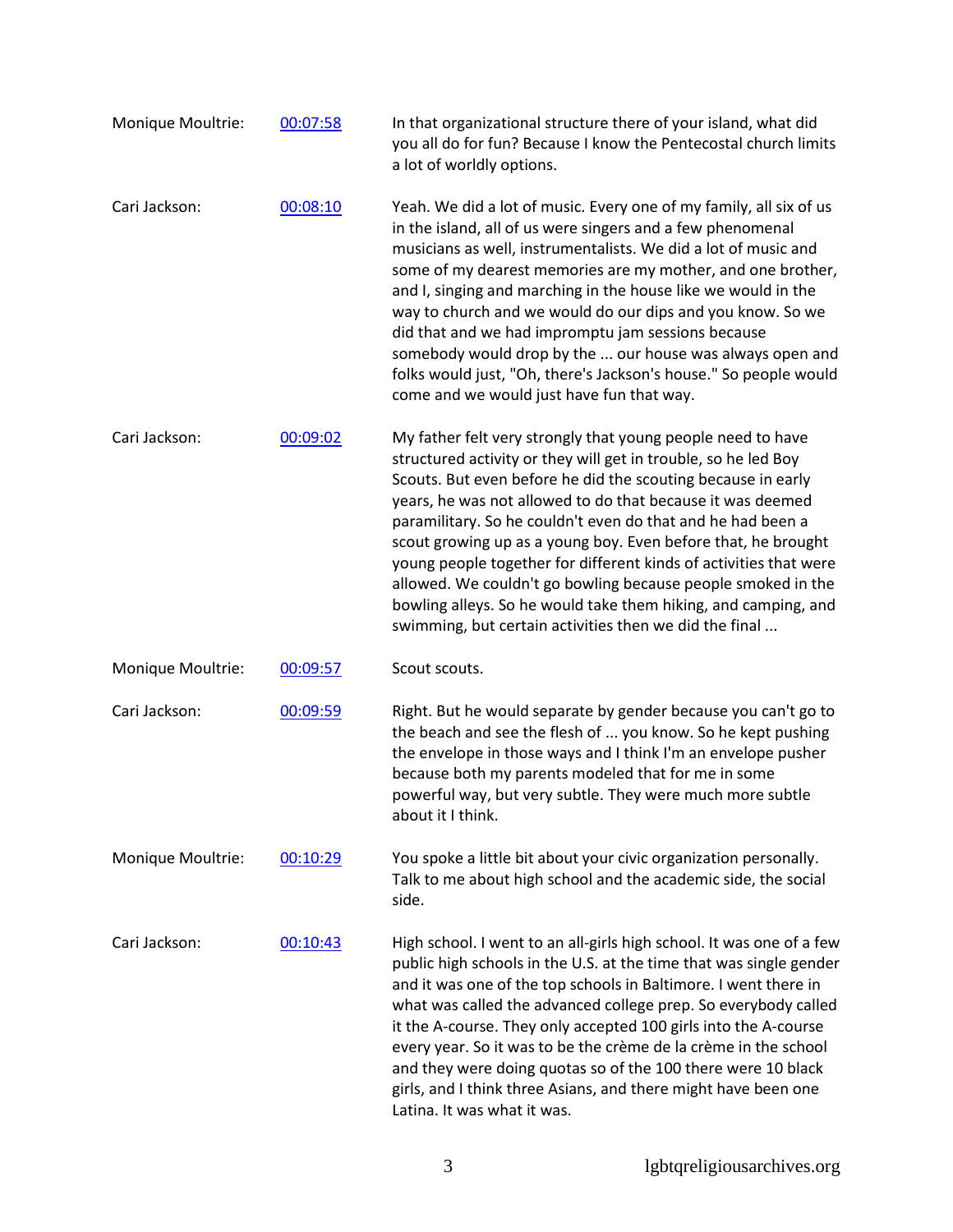| Monique Moultrie: | 00:11:45 | From across the city?                                                                                                                                                                                                                                                                                                                                                                                                                                                                                                                                                                                                                                                                              |
|-------------------|----------|----------------------------------------------------------------------------------------------------------------------------------------------------------------------------------------------------------------------------------------------------------------------------------------------------------------------------------------------------------------------------------------------------------------------------------------------------------------------------------------------------------------------------------------------------------------------------------------------------------------------------------------------------------------------------------------------------|
| Cari Jackson:     | 00:11:47 | Yes. Academically, I was in the right place for me because I've<br>always loved learning and I love being with people who love<br>learning. But I had overheard my mother say to a friend of hers<br>that one of my brothers was the smartest of her children. From<br>the moment I heard her say that, my grades plummeted and I<br>wasn't doing any of my academic  and I was smart enough to<br>skate by. So I didn't graduate in the top 20% of my class, but I<br>graduated.                                                                                                                                                                                                                  |
| Cari Jackson:     | 00:12:41 | It took me a while to reclaim for myself who I am separate from<br>what I overheard my mother say. I didn't hear the whole the<br>context of it and it talked with her about it many, many years<br>later and she was pained that that had happened to me. Of<br>course, she didn't even remember the conversation but she<br>could understand what she was saying was out of her<br>frustration with how poorly my brother was performing in<br>school. But he was performing poorly because of his struggle<br>with his sexuality, so that's what was going on for him and I<br>went through my struggle because I thought I wasn't smart. So I<br>said, "Okay, well if I'm not smart I won't  " |
| Cari Jackson:     | 00:13:39 | I had been kind of marginalized. Not kind of, I had been<br>marginalized within the context of my church because of my<br>academic brilliance. Marginalized in two ways. One, some<br>people perceived me as too smart to hang out with and then<br>others, because I was fairly articulate and my smarts came<br>through, they were always pushing me into leadership roles that<br>I didn't want to have because I didn't like being up front and I<br>didn't like being                                                                                                                                                                                                                         |
| Monique Moultrie: | 00:14:24 | How ironic.                                                                                                                                                                                                                                                                                                                                                                                                                                                                                                                                                                                                                                                                                        |
| Cari Jackson:     | 00:14:25 | Right? I didn't know it then. I only knew that I was shy but I'm<br>also an introvert and so I need a lot of alone time. Oh, and I'm<br>also an empath. I pick up on other people's energy and all that is<br>just draining for me, so I was juggling those things. I was a kid, I<br>wanted to be in but I wasn't and that left me feeling rejected.<br>But it was rejection and pedestalized at the same way.                                                                                                                                                                                                                                                                                    |
| Monique Moultrie: | 00:15:14 | Interesting.                                                                                                                                                                                                                                                                                                                                                                                                                                                                                                                                                                                                                                                                                       |
| Cari Jackson:     | 00:15:15 | You know, so can't hang with us but  I can't tell you the<br>number of times folks would say to me, "Cari, you talk with<br>Deacon so and so, or you walk with the head of ushers, you talk<br>with this teacher and represent us." For whatever reasons, they                                                                                                                                                                                                                                                                                                                                                                                                                                     |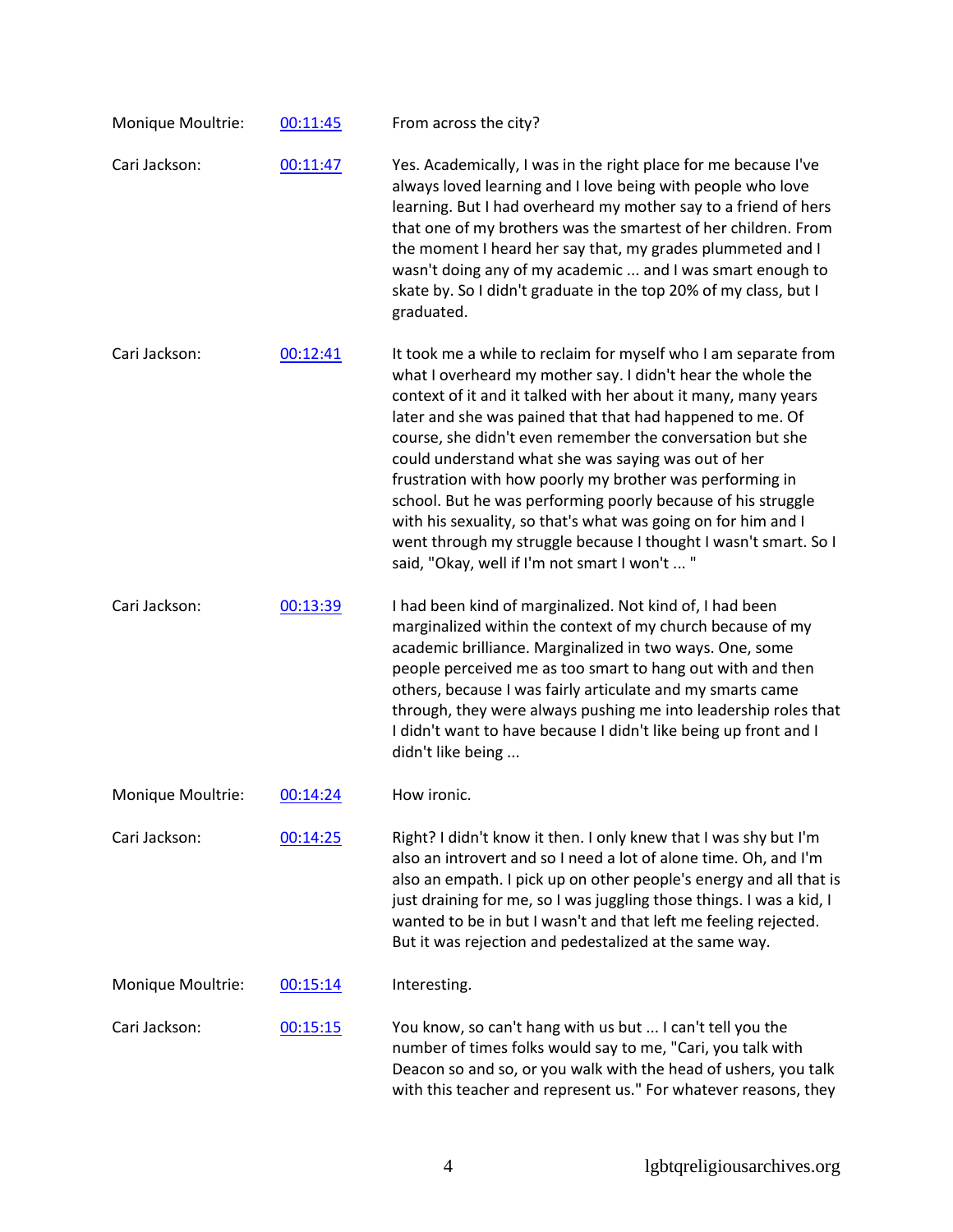|                   |          | felt that I had the gifts and skills to do that and I was very<br>respected by the adults because I was the only child.                                                                                                                                                                                                                                                                                                                                                                                                                                                                                                                                                                                                                               |
|-------------------|----------|-------------------------------------------------------------------------------------------------------------------------------------------------------------------------------------------------------------------------------------------------------------------------------------------------------------------------------------------------------------------------------------------------------------------------------------------------------------------------------------------------------------------------------------------------------------------------------------------------------------------------------------------------------------------------------------------------------------------------------------------------------|
| Monique Moultrie: | 00:15:46 | I'm going to move us ahead a bit. What led to the decision to<br>choose Oberlin?                                                                                                                                                                                                                                                                                                                                                                                                                                                                                                                                                                                                                                                                      |
| Cari Jackson:     | 00:15:52 | I applied to Georgetown, Temple, and Oberlin. It was my school<br>guidance counselor who urged me to apply to Oberlin.<br>Georgetown I knew of its great academic program and it wasn't<br>too far. I wanted to get away from my parents and have my<br>independence, but I didn't want to go too far and so that was<br>also the appeal of Temple. Philadelphia is not too far from<br>Baltimore. I was glad to be accepted in all three. Oberlin won<br>out because I got more money, scholarship money to go to<br>Oberlin and that's purely how that won out.                                                                                                                                                                                     |
| Monique Moultrie: | 00:16:50 | What was your experience like there? What did you major in?<br>What were your off-academic activities?                                                                                                                                                                                                                                                                                                                                                                                                                                                                                                                                                                                                                                                |
| Cari Jackson:     | 00:16:58 | Well, I went there with the intention of doing pre-law. I really<br>wanted to become a lawyer and I wanted to focus on civil rights<br>issues. Because Oberlin had this wonderful history and my<br>school counselor in high school talked with me about this,<br>Oberlin's history of including free blacks back in the 1800s, I<br>went there as a 17-year-old imagining I would have the most<br>racially equalizing experience and in some ways, it was that and,<br>in many ways, it wasn't. I realized as a young person that legacy<br>and reality are not the same thing. That the people who made<br>the decisions a hundred plus years ago were dead. A new set of<br>people here. So that was a sobering and important learning for<br>me. |
| Cari Jackson:     | 00:18:20 | So I experienced lots of racism from professors and not me<br>alone. I saw that happening with a number of black students<br>and those of us who had dreams of going to law school and to<br>med school, etc, et cetera, had many professors along the way<br>tell us we weren't smart enough to do that. That was in the '70s.<br>That was also an era when there was this 5 to 10% rule of<br>letting enough of them to say that we're letting them in. So I<br>had experiences with one professor in particular who was a self-<br>described atheist Jew who wore a yarmulke. He didn't wear the<br>yarmulke because he was in prayer or in devotion to the Divine.<br>It was I'm a Jew, now deal with it. It was really his positioning.          |
| Cari Jackson:     | 00:19:34 | I had a misguided assumption as a kid, I guess I was about 19<br>then, that oh, Jews have been oppressed, Blacks have been<br>oppressed. We've got this solidarity. So I was totally unprepared<br>for the racism I experienced from a Jew and he would look me                                                                                                                                                                                                                                                                                                                                                                                                                                                                                       |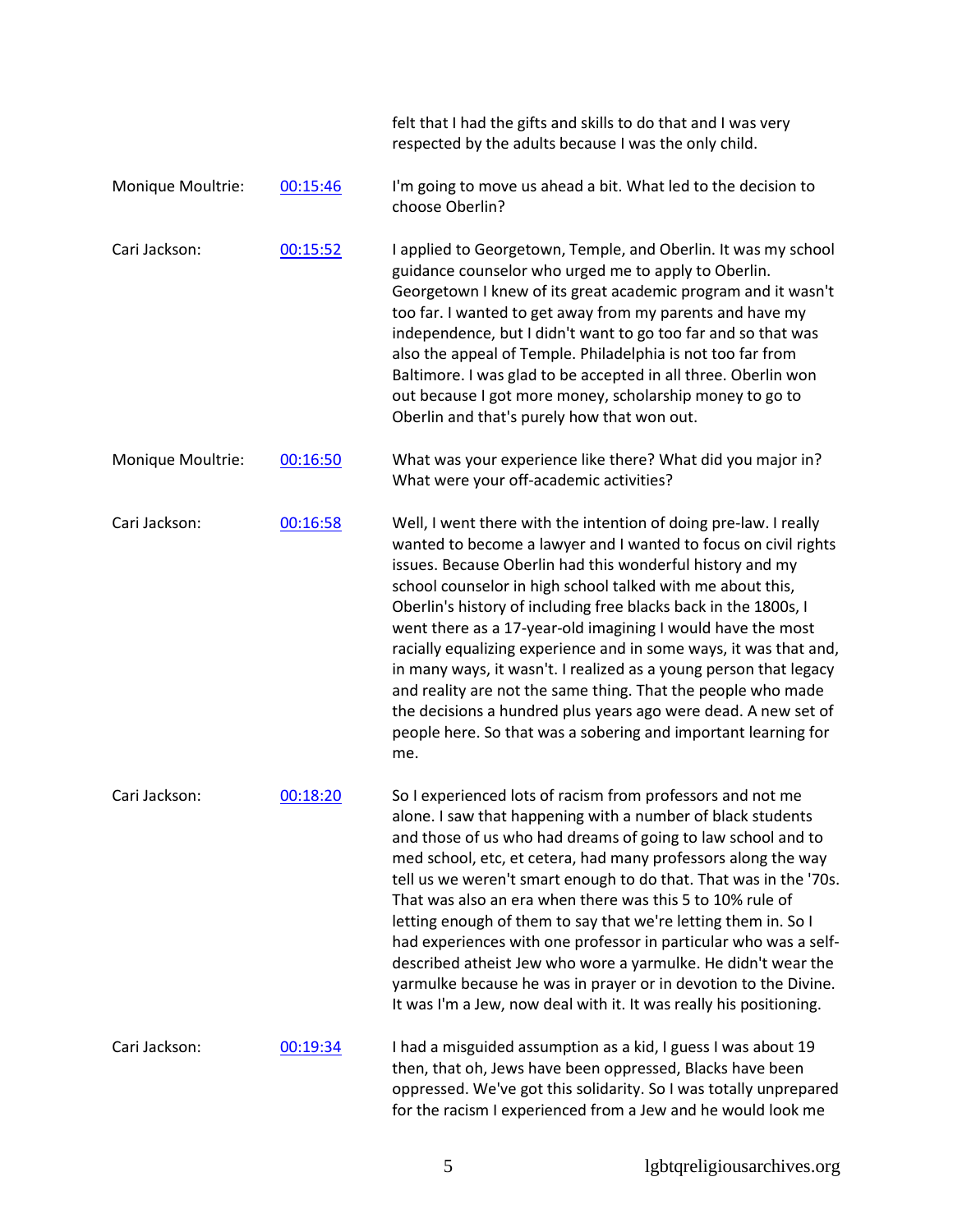|               |          | directly in the eye and call on someone else. The times that I<br>would get into the conversation he's like, "Okay, yeah." There<br>was never any affirmation and it was interesting because it was<br>an English course on the Utopian Society so this was like this is<br>not what Utopian Society looks like. But it was also absolutely<br>wonderful.                                                                                                                                                                                                                                                                                                                                                                                                                                                                                                                                                                                                                                            |
|---------------|----------|------------------------------------------------------------------------------------------------------------------------------------------------------------------------------------------------------------------------------------------------------------------------------------------------------------------------------------------------------------------------------------------------------------------------------------------------------------------------------------------------------------------------------------------------------------------------------------------------------------------------------------------------------------------------------------------------------------------------------------------------------------------------------------------------------------------------------------------------------------------------------------------------------------------------------------------------------------------------------------------------------|
| Cari Jackson: | 00:20:38 | From a religious perspective, I was transformed in so many<br>ways. One, I met Christians and others in whom I felt the<br>presence of God and they didn't speak in tongues. So that<br>began calling to question for me what I had been taught that in<br>order to have this oneness with God, you have to speak in<br>tongues. I was like, "Okay, they don't do that but I'm really<br>feeling God in this person, seeing God." That was<br>transformative for me. I took a class and I was introduced to<br>Søren Kierkegaard and in reading one of Kierkegaard's books he<br>asked the question, "Why do you serve God?" Then his second<br>question was, "Do you serve God to avoid going to hell?" I said,<br>"Yeah. I'm a good Pentecostal." It's like, "Yeah, so I could avoid<br>" Then, Monique, something about that grabbed me. That<br>that was totally out of balance and I asked God, "So why do you<br>want me to serve you? Is it from this fear-based of trying to<br>avoid hell?" |
| Cari Jackson: | 00:22:13 | So, I ruminated, meditated, reflected, cogitated, all of those<br>things for three days. I was distressed. I came at the end of<br>those three days with I'm taking hell off the table. I don't know<br>if hell exists or it doesn't, but it's no longer going to be part of<br>my construct for why I serve God. I choose to serve God<br>because I love God and God loves me. That revolutionized my<br>way of being, and thinking, and my way of relating with God.<br>Totally turning on its head so much of what I had been taught in<br>Pentecostal church because hell was at the center of the<br>theology and so that's why it took me a while  I just had to<br>really wrestle with that. This central piece is about fear. No. So<br>it really shifted it for me.                                                                                                                                                                                                                         |
| Cari Jackson: | 00:23:38 | College also for me was  There was a gospel choir and I invited<br>white people to sing in the gospel choir. OMG, the pushback I<br>got from black students. Because I was focusing on the spiritual<br>element of gospel music, not on the racial element and so folks<br>were like, "Hey, sister, girl, this is our space." So I think that was<br>really important for me to help me recognize that my spirituality<br>is really the most important part of my being. My race is<br>important, but so much of that I understand is social construct.<br>my spirituality, how I've shaped it, is not social construct. It<br>started that way and over the years, how I understand myself as                                                                                                                                                                                                                                                                                                       |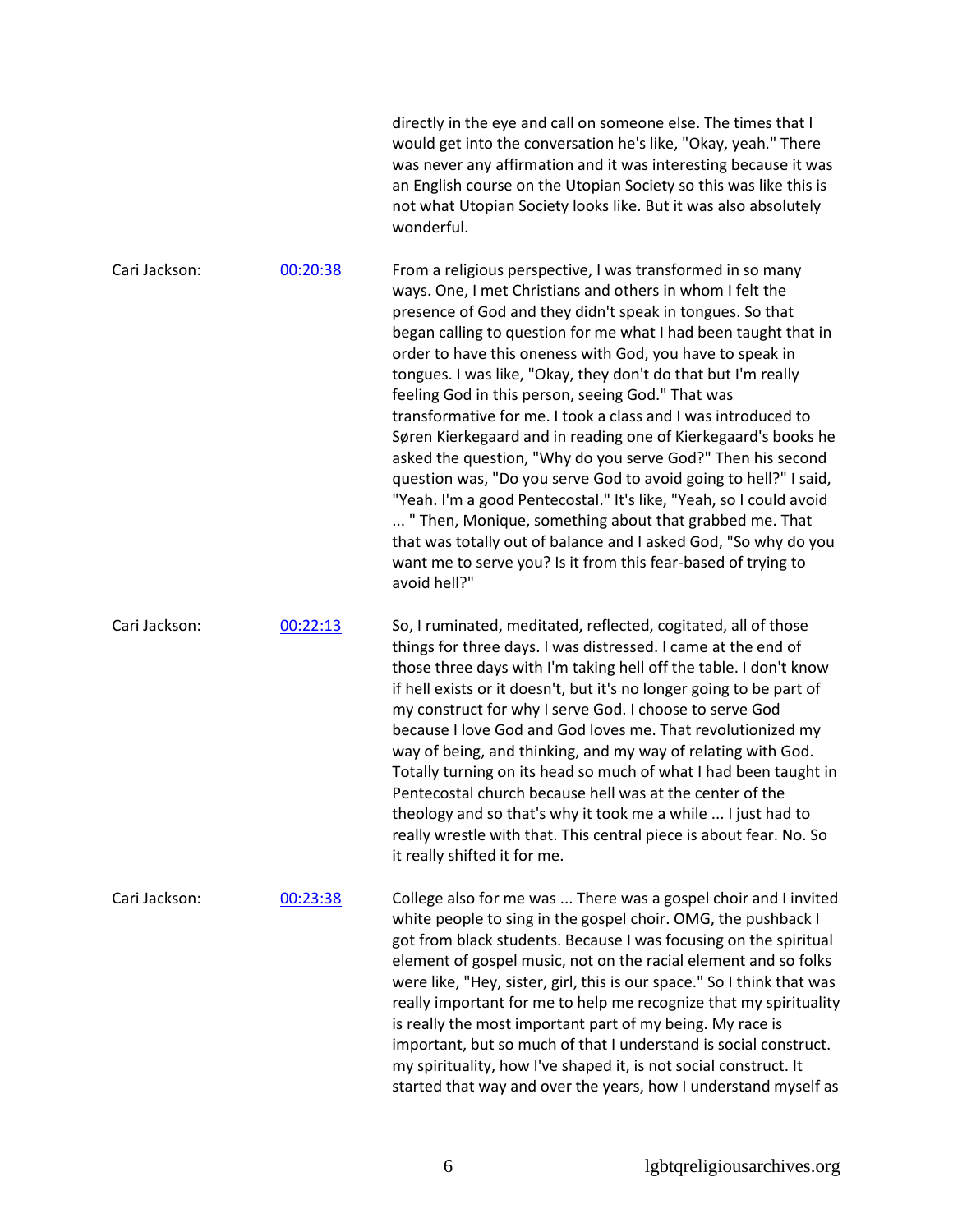|                   |          | a black person has shifted also as I've reclaimed and not just<br>focused on the social construct in the relationship.                                                                                                                                                                                                                                                                                                                                                                                                                                                                                                                                                                                                                                                                                                                                                                                                                                                                                                        |
|-------------------|----------|-------------------------------------------------------------------------------------------------------------------------------------------------------------------------------------------------------------------------------------------------------------------------------------------------------------------------------------------------------------------------------------------------------------------------------------------------------------------------------------------------------------------------------------------------------------------------------------------------------------------------------------------------------------------------------------------------------------------------------------------------------------------------------------------------------------------------------------------------------------------------------------------------------------------------------------------------------------------------------------------------------------------------------|
| Cari Jackson:     | 00:25:16 | Each of those things I've had to become empowered to claim<br>for myself who I am and what all of those things mean to be a<br>spiritual person, a black person, a female person, a gay person,<br>on, and on, and on, and on. So it's been good for those reasons.<br>But yeah, college, it was what I think college ought to be for<br>folks in awakening new ways of thinking, and being, and<br>challenging the socializations that we often just live out<br>unconsciously because we've not examined them.                                                                                                                                                                                                                                                                                                                                                                                                                                                                                                              |
| Monique Moultrie: | 00:26:08 | Right. So during that time, you are away from home.                                                                                                                                                                                                                                                                                                                                                                                                                                                                                                                                                                                                                                                                                                                                                                                                                                                                                                                                                                           |
| Cari Jackson:     | 00:26:13 | Mm-hmm (affirmative).                                                                                                                                                                                                                                                                                                                                                                                                                                                                                                                                                                                                                                                                                                                                                                                                                                                                                                                                                                                                         |
| Monique Moultrie: | 00:26:14 | Significantly away from home. Were you able to act on the<br>same sex attraction that you'd had that you were trying to fix as<br>a younger woman?                                                                                                                                                                                                                                                                                                                                                                                                                                                                                                                                                                                                                                                                                                                                                                                                                                                                            |
| Cari Jackson:     | 00:26:25 | Well, I started acting on it when I was in high school, just<br>dipping in and around. But it was really in college away from<br>home. My mother really should have been a private detective.<br>She had an eagle eye watching me. We never talked about it<br>then. We didn't talk about my sexuality until I was in my 30s and<br>when we did, she was able to talk about what she had observed<br>from the time I was about 14 years old. So it was when I was<br>away at college, not under the ever-peering eye of my mother,<br>that sexually both with men and with women I was exploring,<br>seeking to understand who I am, what is authentic for me,<br>seeking to discern am I hetero with some fanciful thinking about<br>females. Am I gay with some fanciful thinking about males? Am<br>I bisexual? So it's really looking at all of those things and it<br>became clearer and clearer for me while I was in college that<br>I'm kind of bisexual but with an overwhelmingly strong<br>preference for females. |
| Monique Moultrie: | 00:28:34 | So, college, a period of exploration. You went there to become a<br>lawyer. You went to law school. Which came first, seminary or<br>law school? Which won out?                                                                                                                                                                                                                                                                                                                                                                                                                                                                                                                                                                                                                                                                                                                                                                                                                                                               |
| Cari Jackson:     | 00:28:45 | Well, law school came first but not until my 30s. When I was 19,<br>that's the first I knew that God was calling me to ordained<br>ministry.                                                                                                                                                                                                                                                                                                                                                                                                                                                                                                                                                                                                                                                                                                                                                                                                                                                                                  |
| Monique Moultrie: | 00:29:09 | Was that possible in your denomination?                                                                                                                                                                                                                                                                                                                                                                                                                                                                                                                                                                                                                                                                                                                                                                                                                                                                                                                                                                                       |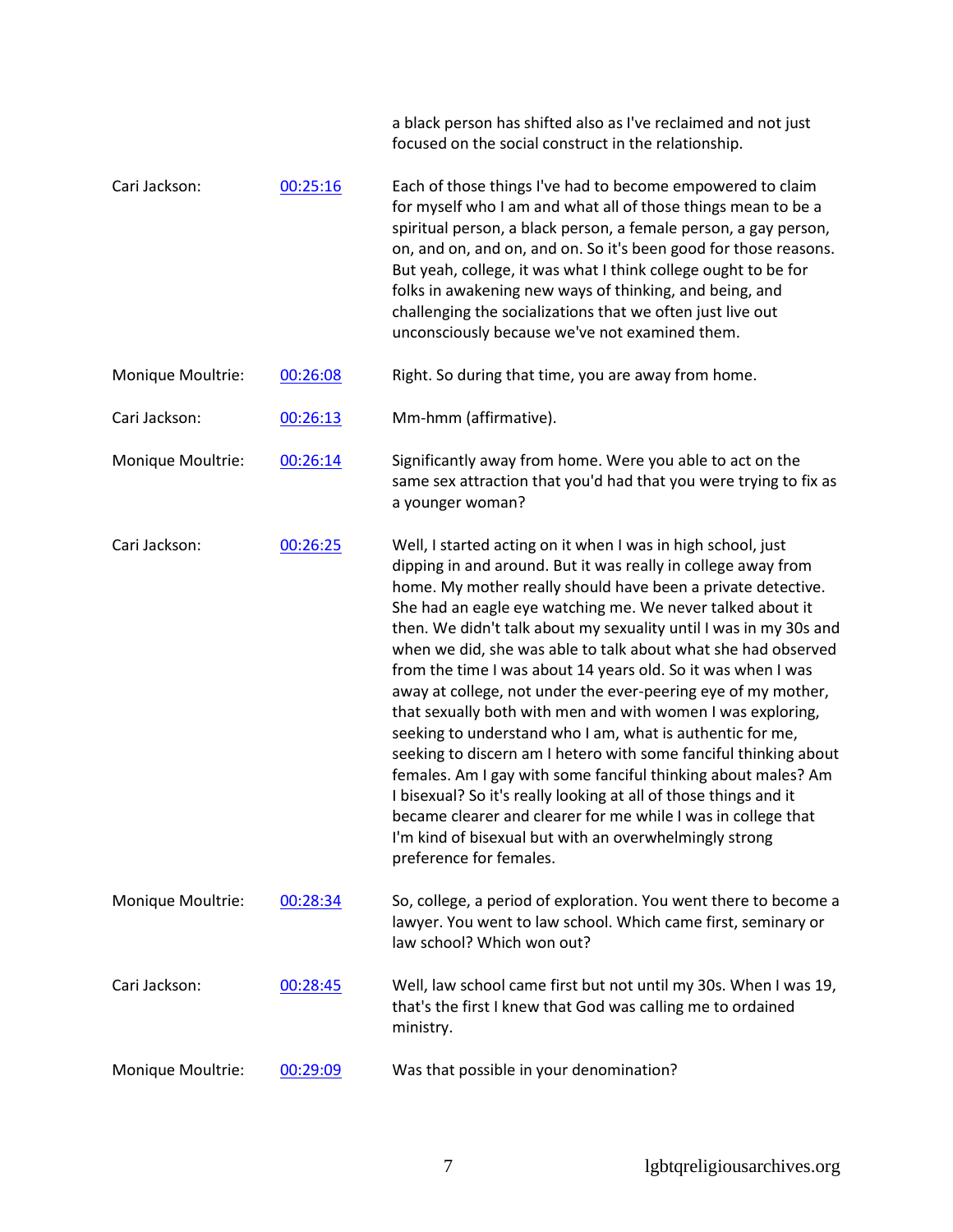| Cari Jackson:     | 00:29:14 | Well, what I said to God was, "God, you know I'm gay. Ain't<br>nobody knows that I'm  So are you telling me I need to stop<br>being who I am or you're going to transform ?" I was still<br>wrestling with that piece and I also didn't want to become an<br>ordained minister because in my experience, minsters hurt<br>people. That was as big an issue for me as my sexuality. I said, "I<br>don't want to hurt people," and that's what had been<br>overwhelmingly modeled for me was these power dynamics<br>that were so unhealthy and so hurtful to so many people. So<br>that was a real turnoff to me and I didn't know any way to be in<br>ministry and not hurt people.                                                                         |
|-------------------|----------|-------------------------------------------------------------------------------------------------------------------------------------------------------------------------------------------------------------------------------------------------------------------------------------------------------------------------------------------------------------------------------------------------------------------------------------------------------------------------------------------------------------------------------------------------------------------------------------------------------------------------------------------------------------------------------------------------------------------------------------------------------------|
| Cari Jackson:     | 00:30:19 | It was interesting for me. In my church context, I saw women<br>being licensed as ministers but they weren't ordained, so they<br>never had a reverend in front of their name or minister in front<br>of their name. They were evangelists. They would never preach<br>on a Sunday morning. They could preach on a Sunday after or<br>even Sunday evening because we had church 99 million times<br>on Sunday. But they could preach at the missionary anniversary<br>service or to usher anniversary service or something like that at<br>the 4:00 service and some of them were phenomenal,<br>phenomenal. Now, there were some women in our church, in<br>that denominational system, who pastored but they were<br>women who formed their own churches. |
| Monique Moultrie: | 00:31:23 | Okay.                                                                                                                                                                                                                                                                                                                                                                                                                                                                                                                                                                                                                                                                                                                                                       |
| Cari Jackson:     | 00:31:25 | And they still have the title evangelist, not reverend or minister.<br>That second-class citizenship, if you will, wasn't appealing to<br>me. What I had observed ministers hurting people in the power<br>dynamic, that wasn't appealing and it was not plausible to me<br>that I as someone who is gay could become a minister even an<br>evangelist. That just wasn't possible. So there was nothing that<br>made any sense about that. Two things not attractive and one<br>thing not plausible.                                                                                                                                                                                                                                                        |
| Monique Moultrie: | 00:32:20 | So tell me where we want to go. So you said you don't go to law<br>school until you're 30, what did you do after Oberlin until the<br>?                                                                                                                                                                                                                                                                                                                                                                                                                                                                                                                                                                                                                     |
| Cari Jackson:     | 00:32:30 | I was working in nonprofits. I worked for United Way most of<br>that time and absolutely loved the work that I was doing. I<br>worked for foster grandparent program and I worked for AARP.<br>The foster grandparent program and AARP, because I've always<br>love older people, always had some very rich relationships with<br>older people throughout my life. So the whole community<br>service and civic mindedness that I grew up with, nonprofits<br>were really important to me. In high school and in college, I had                                                                                                                                                                                                                              |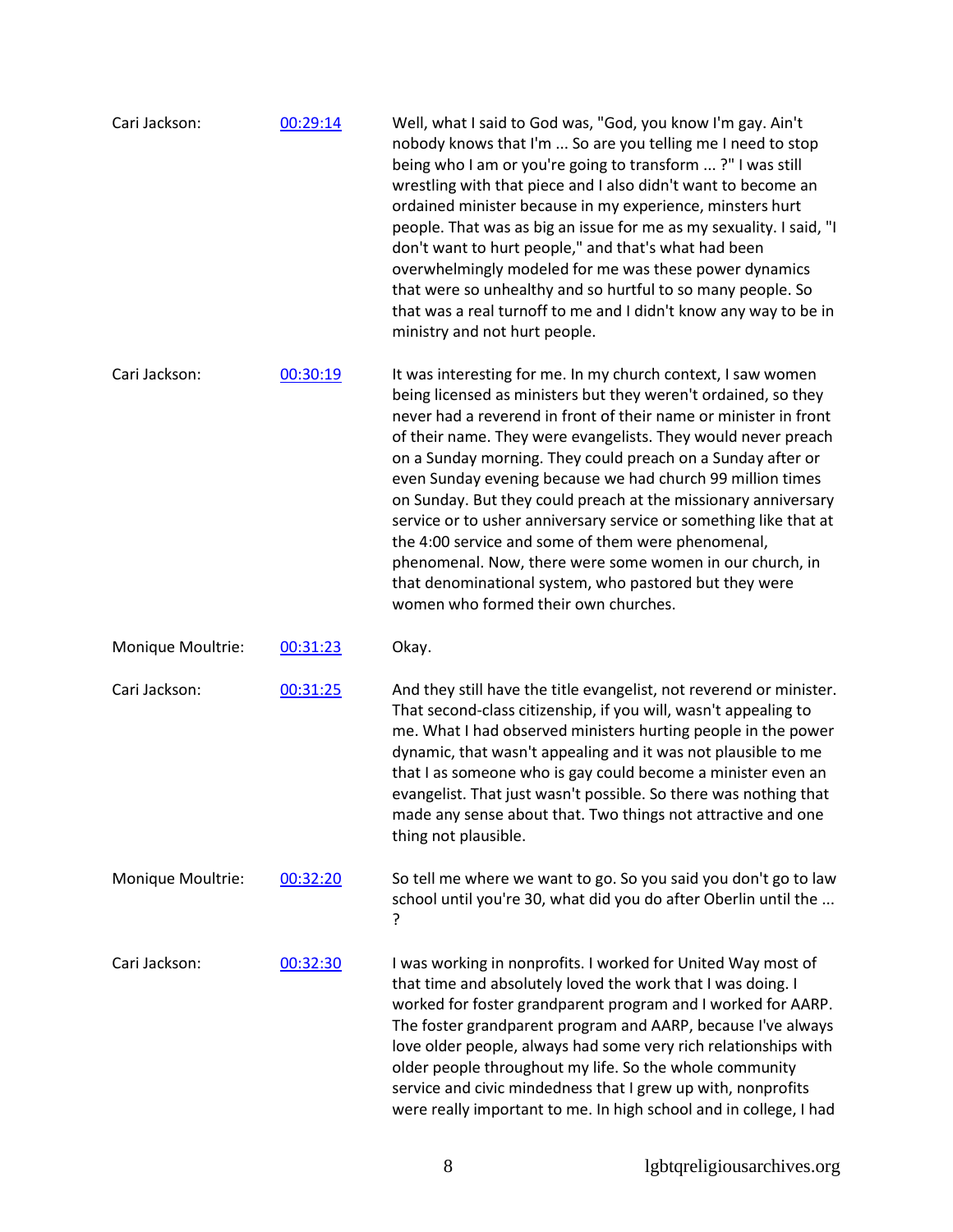|                   |          | been involved with programs hoping to reintegrate men who<br>were post-released from prison and also programs for teens,<br>juvenile offenders.                                                                                                                                                                                                                                                                                                                                                                                                                                                                                                                                                                                                                                                                                                               |
|-------------------|----------|---------------------------------------------------------------------------------------------------------------------------------------------------------------------------------------------------------------------------------------------------------------------------------------------------------------------------------------------------------------------------------------------------------------------------------------------------------------------------------------------------------------------------------------------------------------------------------------------------------------------------------------------------------------------------------------------------------------------------------------------------------------------------------------------------------------------------------------------------------------|
| Cari Jackson:     | 00:33:38 | Similar to my experience in the hospital as a 13, 14-year-old, I<br>was thinking about there's nothing distinctive about who I am<br>relative to people who end up in jail but for a set of<br>circumstances. I think having a mother who was orphaned and<br>who was brilliant, I knew that if she had a different set of<br>circumstances, she could have done some phenomenal things.<br>So I was thinking about people's social context and not so much<br>just the person. Yes, the person has a big piece but it's also<br>social context. So in college, I ended up majoring in psychology<br>and sociology because the two had to work hand in hand for the<br>kind of analysis I was doing as I was observing people in their<br>lived experiences and I did a minor in religion because that was<br>also a big artifact.                            |
| Cari Jackson:     | 00:34:48 | So I'm constantly, you know, looking at people, and the choices<br>they make, and the decisions, and the consequences that flow<br>from that, and how their social context impacts the kinds of<br>choices they make. You know, I've been looking at that since I<br>was a young kid really. So college was an opportunity for me to<br>really study that. Initially, I was going to just do psychology and<br>that wasn't enough. I had to add sociology because I said that's<br>too narrow to focus. Those particular majors and minor have<br>followed me through my whole life, so I continued to look at<br>people psychologically, sociologically, anthropologically,<br>theologically, you know, so it's all of those things for me.                                                                                                                  |
| Monique Moultrie: | 00:35:52 | Okay. So when you get to law school, is it the same goal to do<br>civil rights work or did you have a different goal by that point<br>after doing the nonprofits for several years?                                                                                                                                                                                                                                                                                                                                                                                                                                                                                                                                                                                                                                                                           |
| Cari Jackson:     | 00:36:05 | I had the same goal but narrowly focused then on parenting<br>rights for LGBT or back then, for LGB folks. That was really<br>important to me from a few influencers. One, my mother having<br>been orphaned and thought, "What if there had been a same<br>gender couple who could have been profound? What a<br>difference that would have made." I had wanted to parent. I've<br>always loved children and so I was  In addition to my mother's<br>life, from my own life, it did not feel right to me someone<br>whose always been nurturing, since I was very, very young, I've<br>been a nurturer and kind of mom to even some of my peers. A<br>mother who I am and not to have the right to parent in that way<br>was highly distressing for me and to think about the kinds of<br>realities that many gay individuals, this is in the '80s now, that |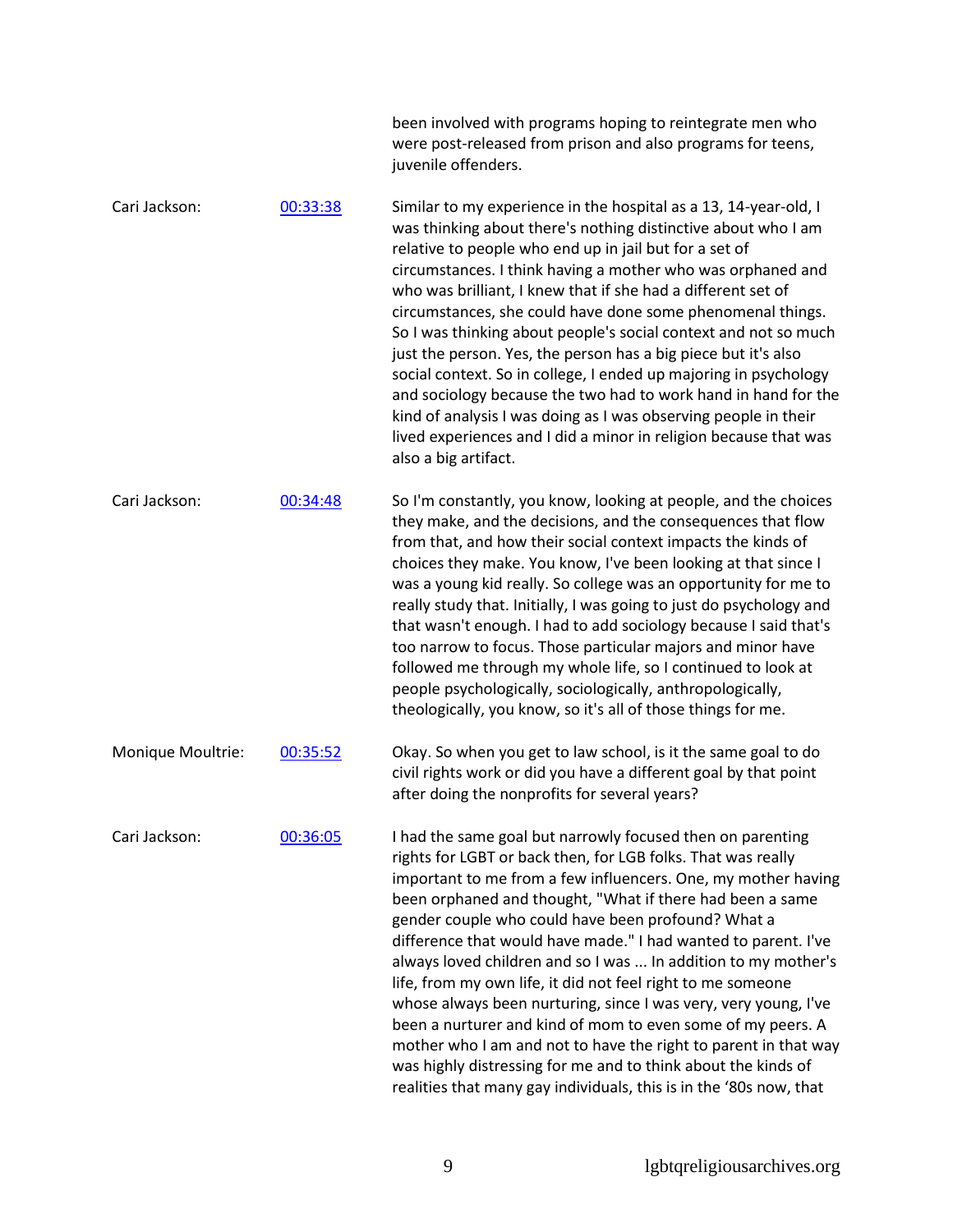|                   |          | many - is that right, '80 - were experiencing that if one had a<br>child, the other one could adopt.                                                                                                                                                                                                                                                                                                                                                                                                                                                                                                                                                                                                                                                                                                                                                                                                                                                                                                                                                                                                                                                            |
|-------------------|----------|-----------------------------------------------------------------------------------------------------------------------------------------------------------------------------------------------------------------------------------------------------------------------------------------------------------------------------------------------------------------------------------------------------------------------------------------------------------------------------------------------------------------------------------------------------------------------------------------------------------------------------------------------------------------------------------------------------------------------------------------------------------------------------------------------------------------------------------------------------------------------------------------------------------------------------------------------------------------------------------------------------------------------------------------------------------------------------------------------------------------------------------------------------------------|
| Cari Jackson:     | 00:37:48 | I was doing a lot of research on second parent adoption and<br>really looking at those kinds of issues, and so I was wanting to<br>focus on that work and while I was in law school at the very<br>beginning, my first year is when I finally said yes to God about<br>the call to ministry. That is what it began shifting things. Three<br>years after I finished law school, I started seminary.                                                                                                                                                                                                                                                                                                                                                                                                                                                                                                                                                                                                                                                                                                                                                             |
| Monique Moultrie: | 00:38:23 | Okay.                                                                                                                                                                                                                                                                                                                                                                                                                                                                                                                                                                                                                                                                                                                                                                                                                                                                                                                                                                                                                                                                                                                                                           |
| Cari Jackson:     | 00:38:23 | It wasn't my plan. That was so not my plan.                                                                                                                                                                                                                                                                                                                                                                                                                                                                                                                                                                                                                                                                                                                                                                                                                                                                                                                                                                                                                                                                                                                     |
| Monique Moultrie: | 00:38:32 | Why did you choose Union for a seminary? I mean, you were                                                                                                                                                                                                                                                                                                                                                                                                                                                                                                                                                                                                                                                                                                                                                                                                                                                                                                                                                                                                                                                                                                       |
| Cari Jackson:     | 00:38:36 | That was a God thing. I did not choose Union. I was directed to<br>Union and in a couple of ways. One, I went to a New Year's Eve<br>party in the home of, and she passed last year, Reverend<br>Dolores Barry, who was an evangelist within MCC and one of my<br>mentors. She was one who helped me finally say yes to go to<br>seminary because when I said yes to God, I was only saying yes<br>to preaching. I was not saying yes to go in the seminary because<br>I said, God, "I told you when I finished law school, I'm not doing<br>anymore school." I was so clear about that, you know, I wasn't<br>trying to be in school forever.                                                                                                                                                                                                                                                                                                                                                                                                                                                                                                                  |
| Monique Moultrie: | 00:39:33 | Right.                                                                                                                                                                                                                                                                                                                                                                                                                                                                                                                                                                                                                                                                                                                                                                                                                                                                                                                                                                                                                                                                                                                                                          |
| Cari Jackson:     | 00:39:33 | But she was one who said to me that seminary would help me<br>have more tools in my toolbox. She said, "You've got incredible<br>gifts that Spirit has just given to you naturally and doing the<br>study that seminary would offer would help you add even<br>more." So she was talking with me about and it happened<br>several months after that particular conversation she and I had<br>that I was in her home for a New Year's Eve party. I met two<br>people, one who was a Union alum and another who was<br>currently a staff person or at that time was a staff person at<br>Union and they were both  You know Dolores would say, "Oh,<br>Cari has finally decided she's going to go to seminary," and<br>they're, "Oh, you really ought to come to Union." I'm like, "Oh<br>yeah, I don't even like New York." I was living in Washington,<br>D.C., I don't like New York. I was pleasant with them but I don't<br>like New York. I'm not trying to live in New York. I don't want to<br>go to seminary, number one, and number two, I don't like New<br>York. If I'm going to go to seminary, I think I'll go someplace, in a<br>city that I like. |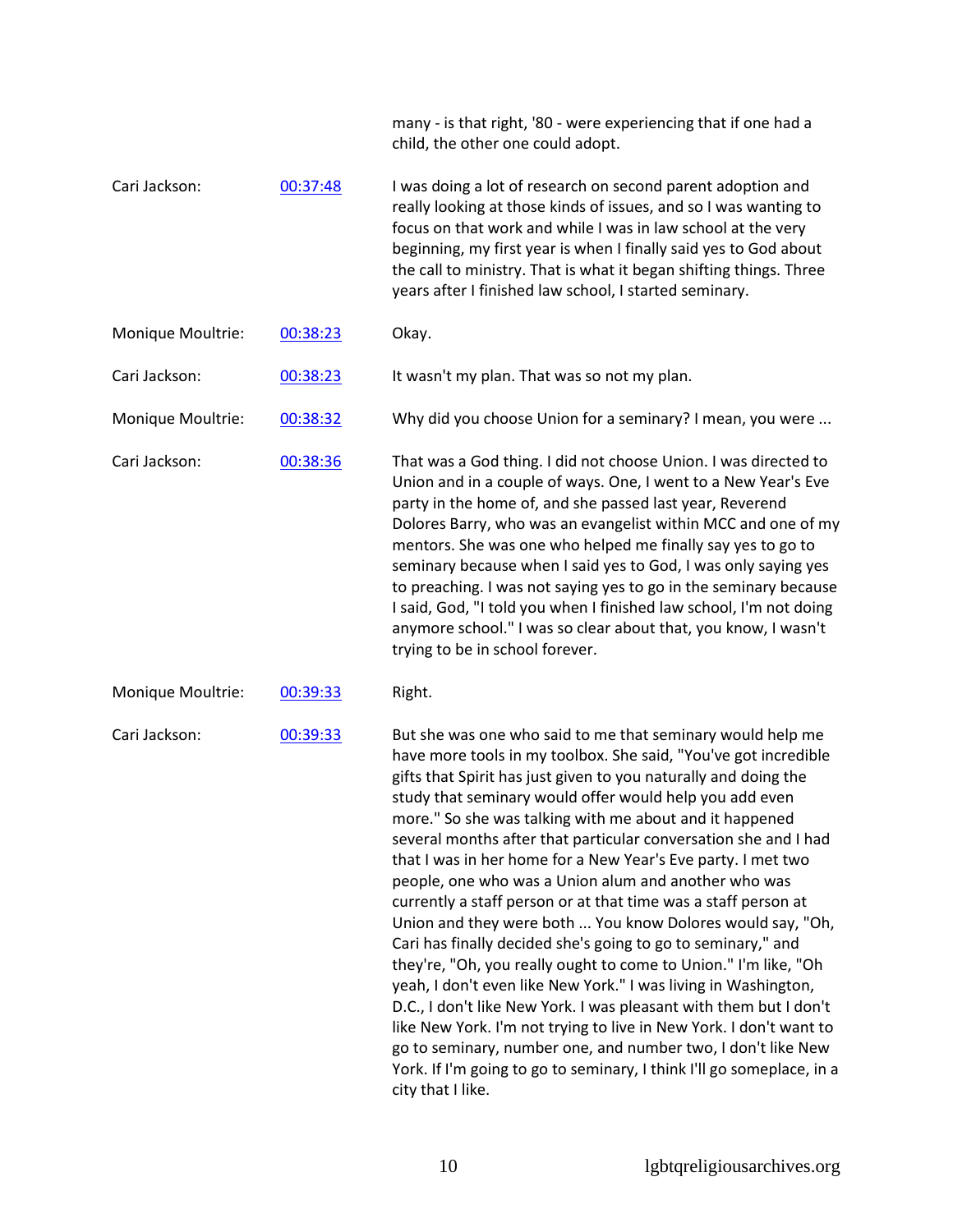| Cari Jackson:     | 00:41:14 | So then I think about two, three weeks  It was a very short<br>period of time. After that conversation, I was talking with a<br>friend who was at the time studying at Howard Divinity and she<br>said, "You know, I was talking with one of my advisors who's a<br>Union alum and she thinks I really ought to go, you know,<br>transfer to Union. Will you ride up to Union with me?" Okay. All<br>right. I was clear. I wasn't going. I was just going and support<br>her, right? I exaggerate not. The moment she drove up to the<br>front of Union, the moment I stepped my foot on the sidewalk<br>in front of Union, I knew that's where I was supposed to be.                                                                                                                                                                                                                                                             |
|-------------------|----------|-----------------------------------------------------------------------------------------------------------------------------------------------------------------------------------------------------------------------------------------------------------------------------------------------------------------------------------------------------------------------------------------------------------------------------------------------------------------------------------------------------------------------------------------------------------------------------------------------------------------------------------------------------------------------------------------------------------------------------------------------------------------------------------------------------------------------------------------------------------------------------------------------------------------------------------|
| Cari Jackson:     | 00:42:12 | So I was with her for an entire weekend. They had, you know,<br>perspective student thing and I'm like the first time ever there's<br>a gathering of gay students and staff and faculty at Union, and<br>one of the professors who had been at Union since the late<br>'50s, early '60s talked about his experiences at Union when he<br>was very positive and so I'm hearing all of these, and then I also<br>meet a woman who was then the coordinator of worship at<br>Riverside. So I'm meeting all these people and making all these<br>connections and then I remember sitting in the apartment<br>where this gathering was happening and I looked up slice of a<br>window, I see the angel atop Riverside Church steeple. I left<br>there sobbing. I'm supposed to be at Union. I don't want to<br>move out to New York. I don't still want to go to seminary. But,<br>you know, all that.                                 |
| Cari Jackson:     | 00:43:33 | So a year and a half, something like that later, Union was the<br>only school I applied to because that was the school I knew that<br>I was being directed to. I got in, and said, "Okay, you all, I ain't<br>ready to come here," so I deferred my admission for a year. And<br>finally, when I was about to move from Washington to New<br>York, I was standing in front of my house talking with a<br>neighbor. While he and I were talking, I heard Spirit say to me,<br>"Join Riverside Church," and this is about a week or two weeks<br>before I was moving to New York for seminary. I like, "Okay,<br>God, I'm talking with this neighbor, right? Why? What's with<br>Riverside?" I have never been to Riverside. I really didn't know<br>anything about Riverside Church and when I finally got to Union<br>and I visited Riverside, I was like, "God, why are you calling me<br>to be here? I don't like this church." |
| Monique Moultrie: | 00:44:41 | Was this under Forbes?                                                                                                                                                                                                                                                                                                                                                                                                                                                                                                                                                                                                                                                                                                                                                                                                                                                                                                            |
| Cari Jackson:     | 00:44:44 | Yes. But of course, he was on sabbatical my first semester at<br>Union. He was teaching at Yale that semester and he did come<br>back to the church a couple of times and I wasn't there either<br>Sunday. That was important because I needed to join because<br>that's where I was supposed to be, not because of him. At the                                                                                                                                                                                                                                                                                                                                                                                                                                                                                                                                                                                                   |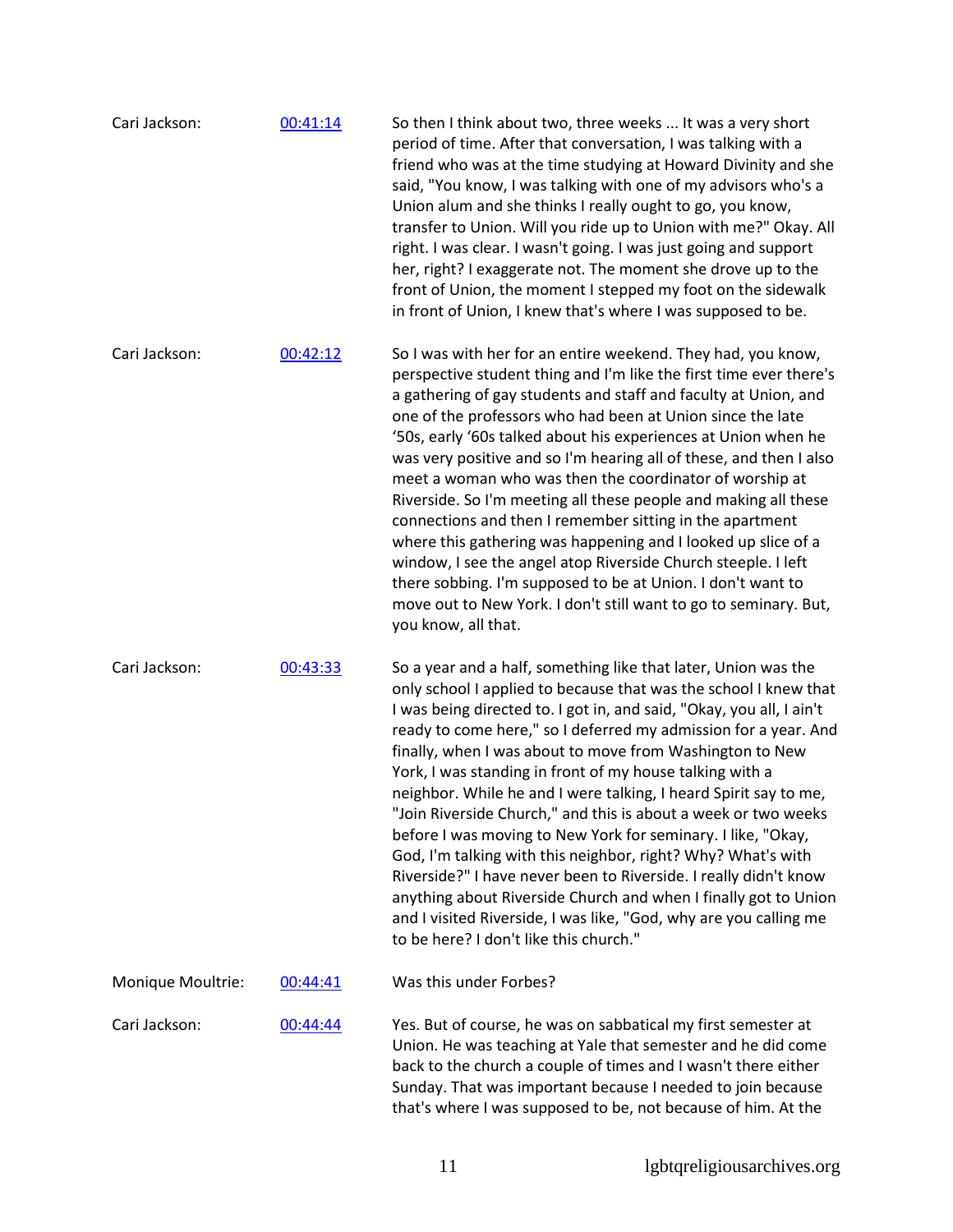|                   |          | mentor and all of that, I had left the Pentecostal Church when I<br>was about 29 and I joined MCC in Washington, D.C. So when I<br>was first saying yes to God about ministry, and seminary, and all<br>of that, I assumed that I was going to be ordained within MCC.<br>But I also knew that my calling was not to MCC. I thought I was<br>going to be going out to other churches as this as this gay<br>representative and that was my vision of my ministry. I never<br>saw myself being a pastor within MCC, never saw that nor an<br>evangelist within MCC.                                                                                                                                                                                                                                                                      |
|-------------------|----------|-----------------------------------------------------------------------------------------------------------------------------------------------------------------------------------------------------------------------------------------------------------------------------------------------------------------------------------------------------------------------------------------------------------------------------------------------------------------------------------------------------------------------------------------------------------------------------------------------------------------------------------------------------------------------------------------------------------------------------------------------------------------------------------------------------------------------------------------|
| Cari Jackson:     | 00:46:28 | Shortly before I left for seminary, God told me to leave MCC,<br>but didn't tell me to go where. So when I began seminary, I was<br>not affiliated with any denomination. So I said, "God, the timing<br>was really not good." I'm starting seminary and generally,<br>ordination track leads to some denomination or other. So, you<br>know, what do you? So of course, for five years before I left for<br>seminary, I had been leading a bible study group in my home<br>and it was an MCC bible study group and we had 15 to 25<br>people in the home every Friday for five years. That was one of<br>the things that helped me say yes to this whole thing about<br>going to seminary because God just kept using me in some ways<br>or pissing me off and delighting me at the same time.                                         |
| Cari Jackson:     | 00:47:51 | One of the women in the bible study group was a member of a<br>UCC Church, but her partner was a member of the MCC that I<br>belonged to. So the only time they really had a spiritual<br>commUnion together was in our home on Friday evenings<br>because on Sundays, most Sundays, they were in their different<br>churches and so they loved having that spiritual time together<br>on Friday evening. So the woman who belonged to UCC said to<br>me for five years, "Cari, I feel like you're supposed to be in<br>UCC." She kept saying that to me maybe twice a year or<br>something. So one time I went to church with her and I'm like,<br>"No, no, no, no, no, nope. I'm dealing with all these white<br>people in MCC. I don't want to go over here and dealing with<br>white because I live in a black Pentecostal Church." |
| Cari Jackson:     | 00:48:59 | So my life in its own way was very bifurcated. Socially, I was an<br>academically, and in workplace and all that, it was very<br>interracial and I loved it. The church from my earliest memory<br>was a black place. That was black community and so MCC and<br>its interracial iterations and I say that plurally because different<br>congregations looked different.                                                                                                                                                                                                                                                                                                                                                                                                                                                                |
| Monique Moultrie: | 00:49:33 | Right.                                                                                                                                                                                                                                                                                                                                                                                                                                                                                                                                                                                                                                                                                                                                                                                                                                  |

time when all of these was happening, Dolores Barry is my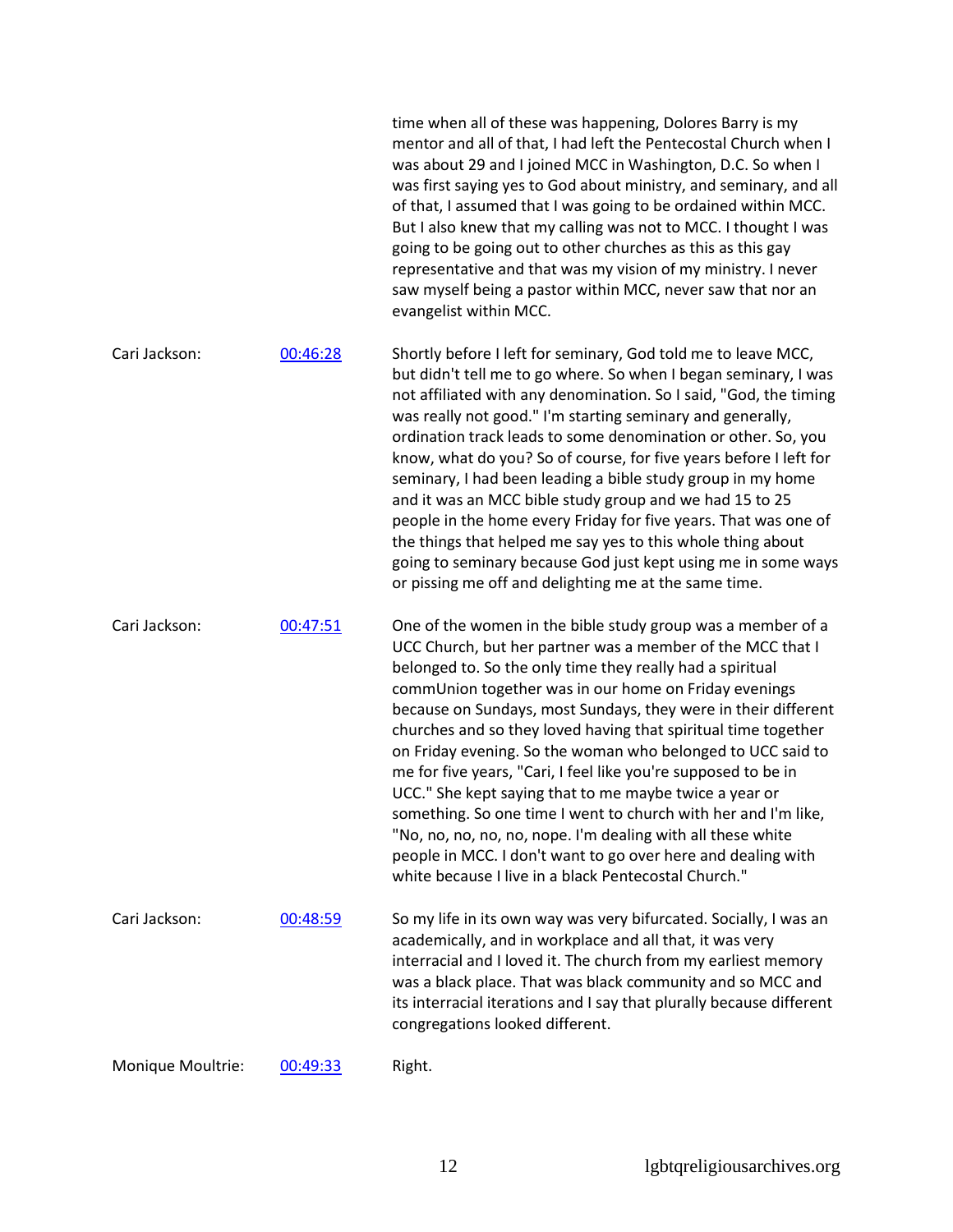Cari Jackson: [00:49:36](https://www.rev.com/transcript-editor/Edit?token=kGelcjonbbXmgNfGmMSU-R6wXt3xH8rKw7dBeVzvdXNi3BWx1N37nM_LtJpO0lBI39zX9Cdo01JgjItk0FALhluEcfA&loadFrom=DocumentDeeplink&ts=2976.2) But I was dealing with racism there from white people who just assumed, "Oh, we're gay. We can't be racist." I'm like, "I'll put up with you but I don't want to be over here in UCC with the white people who also think they're not racist and the racism shows up." I said, "No, I'm not feeling that." And so I listened to her really for five years and it wasn't until I went to Union and Riverside, my very first Sunday at Riverside, as much as I didn't like the church, I sat and sobbed through the entire service because I knew that's where I was supposed to be and that was in September, you know, the very beginning of the semester. Cari Jackson: [00:50:26](https://www.rev.com/transcript-editor/Edit?token=kIQ1rE5zIZQMDaH24lkscx-wOjz3IC0fmTWCz3Y-msAUeGaRBsmYOVULV_QZUgHucT1wf84hfPvs__C2jF0lO4sMYIA&loadFrom=DocumentDeeplink&ts=3026.83) I said to God, "Okay, if I can have another church that I go to as well as this one, I'll be here." So I kept visiting and this is how missed Forbes a couple of times because I'm gallivanting around New York trying to find another church. I want to be obedient to the Spirit but in my way, you know, and I've always been like that. I'll be obedient, you know, whatever. I used to never use that word obedient. But fast forward in January, the beginning of the next semester, I went to church again one Sunday, sobbed through the whole service. Cari, this is where you're supposed to be. It's not about you having a couple of church that you go to. This is where you're supposed to be. Cari Jackson: [00:51:23](https://www.rev.com/transcript-editor/Edit?token=SMGGPja3r_oIIQKh1Oy0pxtJoXA06j0toEatG5kNpgb-UhK8vj5kgagQpXUxbOP_rf8Xx4yMGqSMCotpWUnUFX16Udc&loadFrom=DocumentDeeplink&ts=3083.37) I went to the coordinator of worship who I had meet a couple of years earlier at this gathering of all the LGBT folks and went to her and said, "You know, God called me to come talk with you," and she said, "Do you know about what?" "No, I don't know." Snot everywhere, I was just not the way I wanted. I don't know this woman. So it took me a couple of months before I sat down with her because I really didn't know why I was being called to talk with her. Cari Jackson: [00:52:03](https://www.rev.com/transcript-editor/Edit?token=1RwssUKYHTiMZ6Hv7cx-RfsTadPIPmzzVz_yNlWd2WpCY0pAUVwwAVB5mH8YCJwN0fY8oWyQ_qdp6zrNfj6Ac1kMZPQ&loadFrom=DocumentDeeplink&ts=3123.24) In the interim, I was sitting in church one Sunday and Spirit ... I guess you hear now, I have a very auditory relationship. Spirit says to me, "The church needs a Wednesday night worship service." So I said, "What are you telling me for? What am I supposed to say?" He was back from Yale then. "Yo, Dr. Forbes, you all need ... " Hear my distance. It wasn't we. "You all need a Wednesday worship service. What are you telling me for?" I don't know this man. And so I finally meet with her and she invited me to ... She said, "I feel you're supposed to do your internship here." I had an internship plan at Columbia University. They had wanted me specifically to work with LGBT students of faith at Columbia. So I was beginning that already. That was my plan and this whole thing about being an intern in the worship office at Riverside was not part of that plan.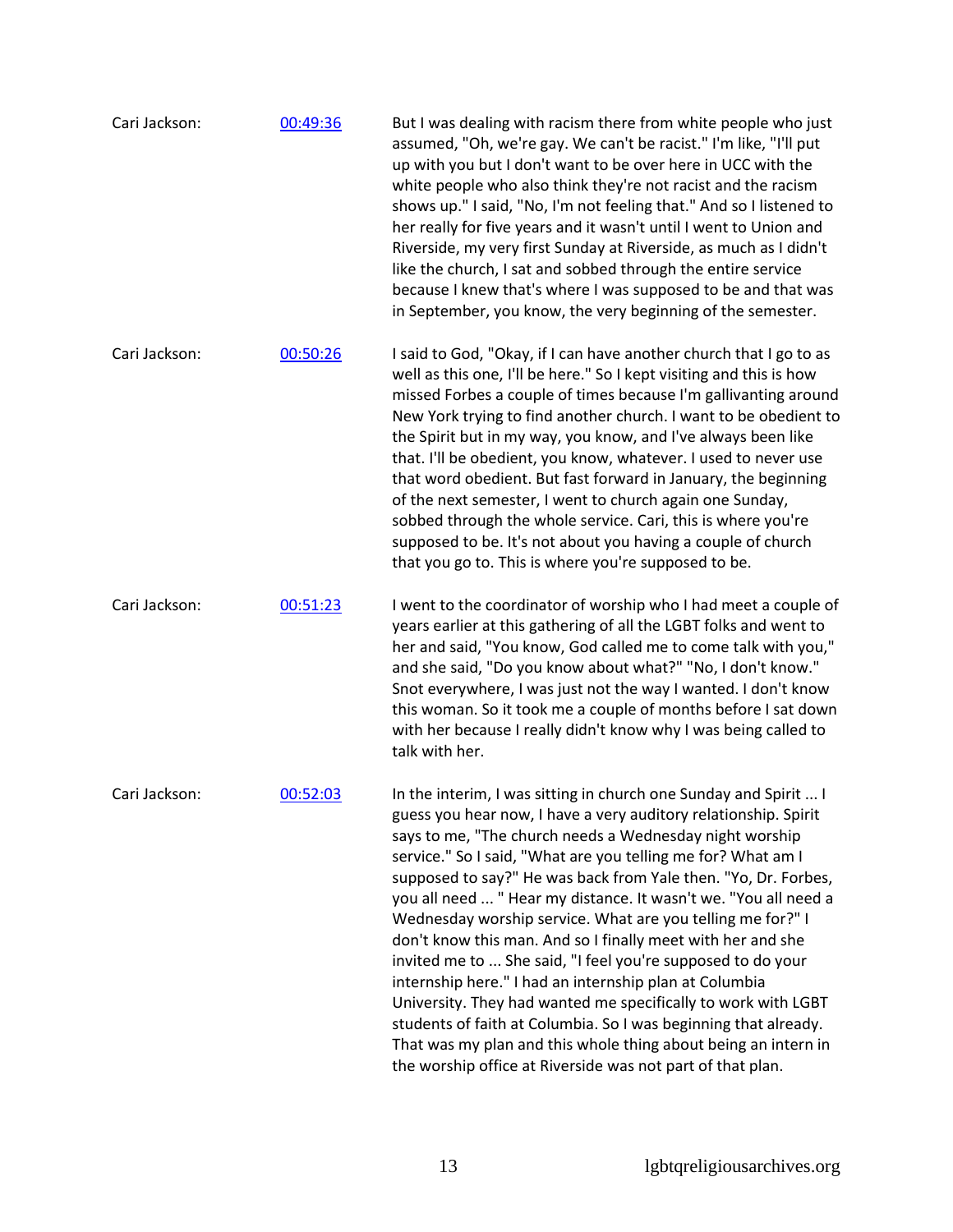| Cari Jackson: | 00:53:21 | But anyway, she said, "Well, you know, we want to have some<br>offers of alternative worship experiences for folks. Would you<br>write up something and bring it back to me next time we<br>meet?" And so I go back to her, I included in there what Spirit<br>said to me. But I was not going to be so presumptuous as to say<br>Wednesday, so I just said midweek. She read the list of ideas I<br>presented and to that one, she said, "I just met with Dr. Forbes<br>this morning and he told me he wants to start a Wednesday<br>evening worship service." So I said, "Okay, God, is this how this<br>is going?" So I did my internship there then I went on staff there<br>and finished my seminary education working at Riverside and<br>we had an amazing worship service on Wednesdays that drew<br>people from throughout New York City including other pastors<br>who needed to come and not just Christian pastors but people<br>from other traditions as well who needed a spiritual boost for<br>themselves.                                                                                                                                                 |
|---------------|----------|----------------------------------------------------------------------------------------------------------------------------------------------------------------------------------------------------------------------------------------------------------------------------------------------------------------------------------------------------------------------------------------------------------------------------------------------------------------------------------------------------------------------------------------------------------------------------------------------------------------------------------------------------------------------------------------------------------------------------------------------------------------------------------------------------------------------------------------------------------------------------------------------------------------------------------------------------------------------------------------------------------------------------------------------------------------------------------------------------------------------------------------------------------------------------|
| Cari Jackson: | 00:54:47 | When I was working there, we had an average 200 to 300<br>people on the stage in a completely different kind of worship<br>experience from the Sunday morning service and very<br>participatory. People used to say to me, "Don't let Cari talk to<br>you too long because she'll have you agreeing to do something<br>you never thought she could do." But I believe in creating or co-<br>creating worship experience that is held and owned by the<br>community. So I was always getting people, different people,<br>different ages, different races, different religious backgrounds;<br>people who had official positions in the church and those who<br>had none; people who had voice, and those who had none, and<br>bringing up a whole range of issues in people's lives, you know.<br>We talked about domestic violence and brought art into the<br>space. We talked about organ donor, organ donation because<br>there were so many black people, in particular, who die because<br>there's not sufficient organ donation. So whatever issues were<br>happening in people's lives, we brought it into that space and<br>because that's what church is for me. |
| Cari Jackson: | 00:56:22 | Then I was ordained into my position at Union Seminary as the<br>interim seminary pastor and I followed the seminary pastor who<br>had died while in the job. That was also one of those things<br>about a month before she died, Spirit told me she was going to<br>die and that I was to be the interim, I'm serious, the interim<br>seminary pastor. I'm like, "I don't know if I really want to do that<br>because that's going to be really hard because she's very loved."<br>To follow someone who died is not the easiest of things, but I<br>did. Two seconds after the semester started, the Trade Center<br>was destroyed and so it was an intense time there. Very, very<br>intense. Then I've just continued on in various other pastoral<br>roles and as I knew from when I was in MCC that my work in                                                                                                                                                                                                                                                                                                                                                       |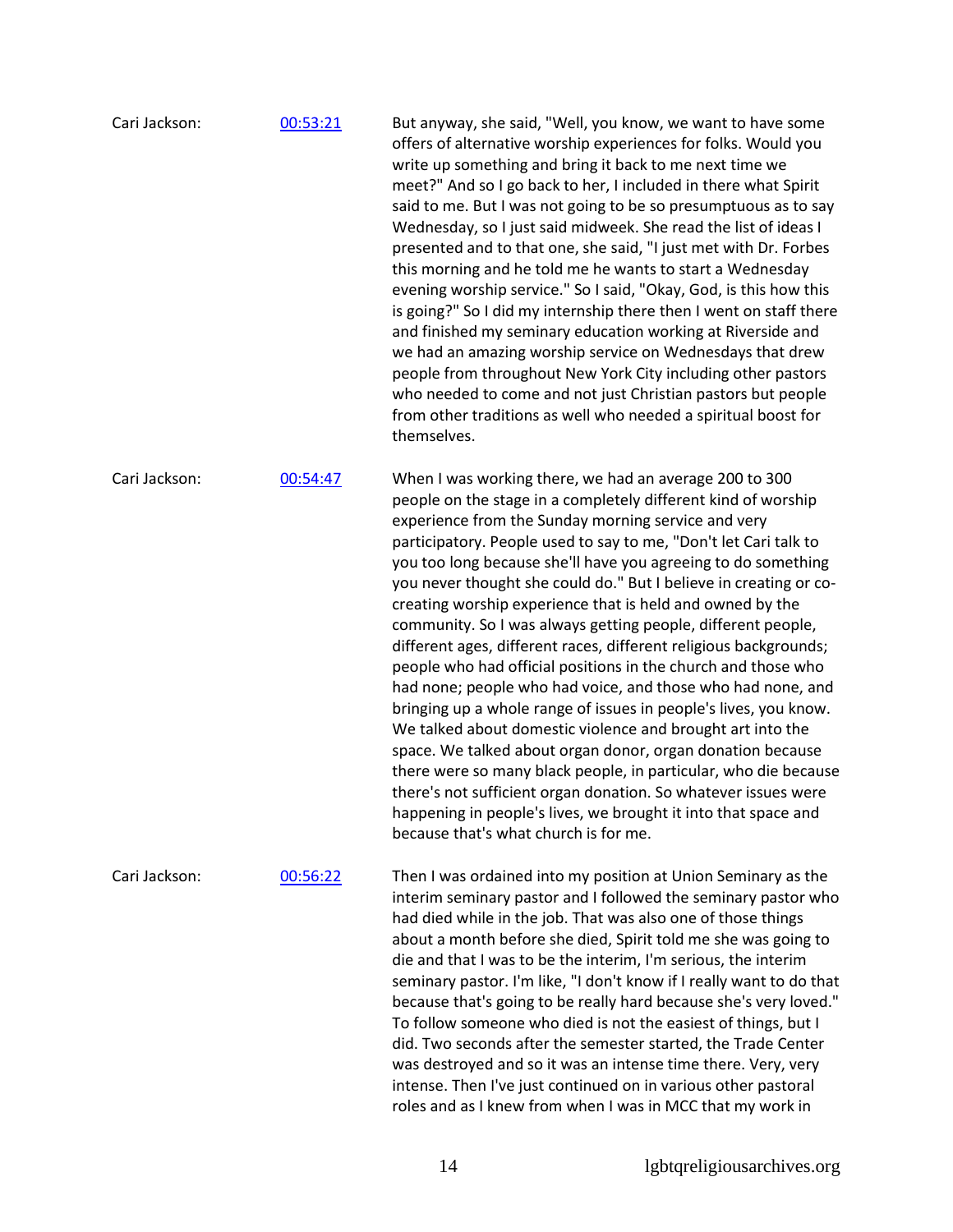|                   |          | ministry was not specifically to the LGBT community, but to be a<br>same gender loving identified person in ministry out in different<br>context and that's really what I have done.                                                                                                                                                                                                                                                                                                                                                                                                                                                        |
|-------------------|----------|---------------------------------------------------------------------------------------------------------------------------------------------------------------------------------------------------------------------------------------------------------------------------------------------------------------------------------------------------------------------------------------------------------------------------------------------------------------------------------------------------------------------------------------------------------------------------------------------------------------------------------------------|
| Cari Jackson:     | 00:57:54 | So I've served, you know, at Union. I've served as associate<br>pastor in the United Methodist Church. I've served as the<br>interim senior pastor in the Presbyterian Church and I've served<br>as senior pastor in the UCC Church. So I've done all of those<br>different things and it's fun. Each of those has been<br>predominantly white context and so I've had the experience of<br>dealing with racism with folks who don't think they're racist and<br>sexism with people who don't think they're sexist, and<br>heterosexism with people who identify as open and affirming,<br>so it's been interesting.                        |
| Monique Moultrie: | 00:58:47 | Yeah.                                                                                                                                                                                                                                                                                                                                                                                                                                                                                                                                                                                                                                       |
| Cari Jackson:     | 00:58:48 | And exhausting.                                                                                                                                                                                                                                                                                                                                                                                                                                                                                                                                                                                                                             |
| Monique Moultrie: | 00:58:50 | As I would imagine. I realized in the timeline you've just laid out,<br>we skipped the section where you started identifying as one of<br>your identity constructs as an SGL, as a lesbian, as a gay person<br>because usually that's the pathway to MCC, but we skipped how<br>you got to MCC in the first place. Particularly, if you could also<br>talk about how you then brought in the other parts of yourself,<br>your mother. You said you started having conversations about<br>sexuality with your mother in your 30s.                                                                                                            |
| Cari Jackson:     | 00:59:30 | Yeah. How I got to MCC was my then partner was white - the<br>only white partner I've ever had, interesting experience, very<br>interesting - and Episcopalian. So here's this white Episcopalian<br>and this black Pentecostal, and for a period of time, we were<br>alternating which church  We will go to an Episcopal Church.<br>We will go a Pentecost Church. I like Episcopal experience but<br>not every Sunday. She really did not like Pentecostal experience<br>at all.                                                                                                                                                         |
| Cari Jackson:     | 01:00:20 | So, I was really looking for something that could be home for us<br>both and that's really what led us to MCC and that worked well<br>for both of us. It brought in some energy from each of the<br>denominational experiences that we're home, or at least that<br>particular MCC Church did. So, the music was rousing enough<br>that I've got a little Pentecostal taste and there was enough in<br>the liturgical flow that she had her Episcopalian fix. But that's<br>what led us there and it was there that my spirituality and my<br>sexuality both found home in the same place and that was<br>absolutely transformative for me. |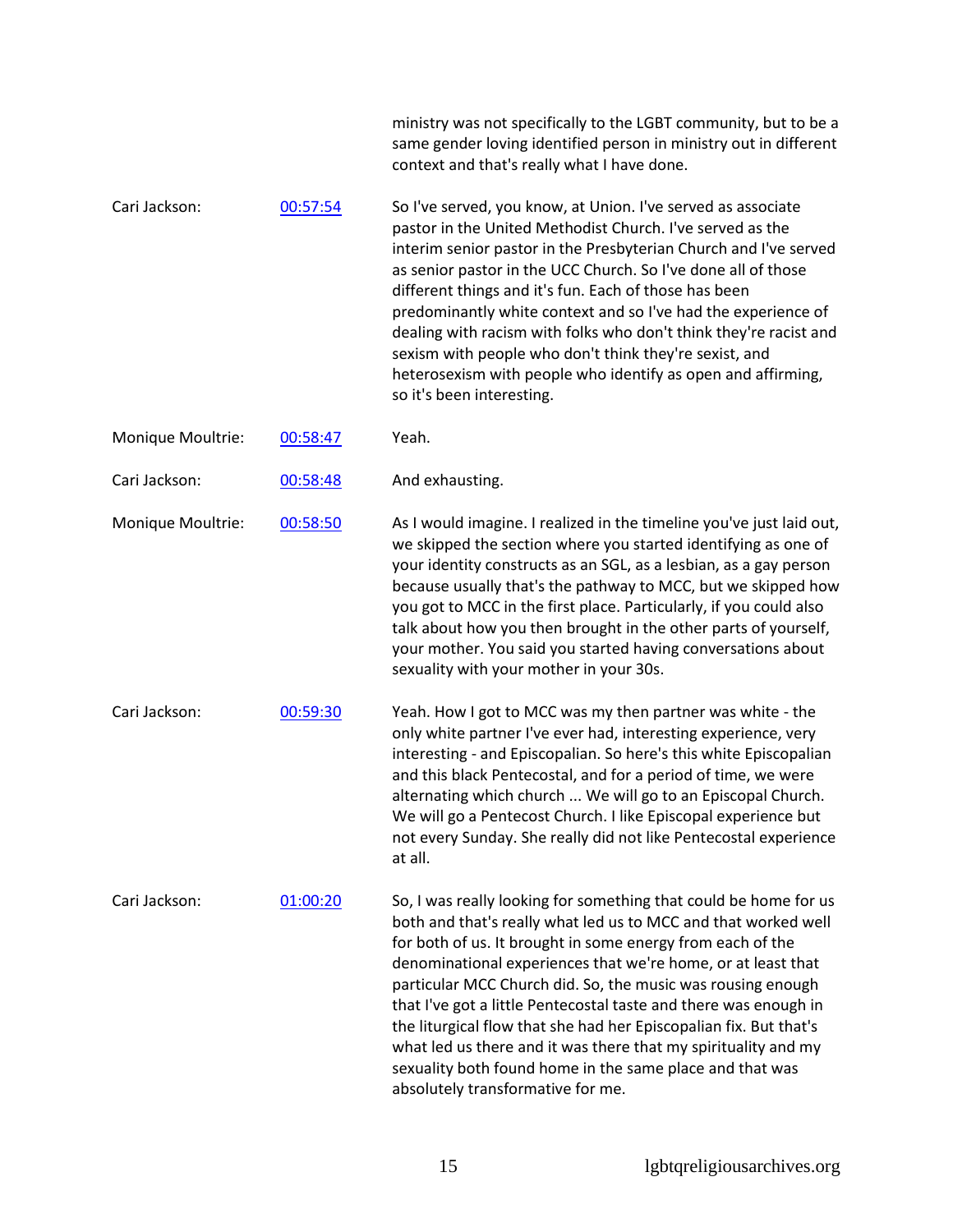| Cari Jackson: | 01:01:31 | My pastor, Larry [Eurich 01:01:34], was so affirming of me when<br>I went to him and said, "I really know God is calling me to<br>preach," and he created space for me to do that and then I<br>remember him saying this to me, he said, "You know, you have<br>a pastor's heart," and I said, "I know, but people have too many<br>issues and I have enough issues of my own." So I really don't<br>think that's the direction I want to go. Larry died before I went<br>to seminary but I know he was laughing at me going to seminary<br>and laughing at me in my various pastoral roles and he<br>continues to be a strong spiritual father for me. He really does.                                                                                                                                                                                                                                                                     |
|---------------|----------|---------------------------------------------------------------------------------------------------------------------------------------------------------------------------------------------------------------------------------------------------------------------------------------------------------------------------------------------------------------------------------------------------------------------------------------------------------------------------------------------------------------------------------------------------------------------------------------------------------------------------------------------------------------------------------------------------------------------------------------------------------------------------------------------------------------------------------------------------------------------------------------------------------------------------------------------|
| Cari Jackson: | 01:02:43 | It was also at MCC that  I mentioned that I was leading a Bible<br>study group and one of the men in the group was diagnosed<br>with pancreatic cancer and he was preparing for surgery and<br>there was a revivalist, one of the elders in MCC who was going<br>to be leading a revival at our church and I wasn't planning to go<br>because the revival was Friday night, Saturday night, and all-day<br>Sunday. I wasn't planning to go Friday night. That was usually<br>our Bible study time. I said, "Good. I can get caught," because I<br>was in Law School at that time. I said, "Good. I can't get caught<br>up on my academic study." Bill asked that I come to church with<br>him and go up for prayer, for laying on of hands. So, I'm not<br>going to say no to the man who's going to have his surgery,<br>right?                                                                                                            |
| Cari Jackson: | 01:03:51 | So, I went up and Reverend Elder Freda Smith prayed for Bill<br>and as we were turning back to go to our seat, she grabbed my<br>arm. I don't know her. I ain't never seen her before that day.<br>Grabbed my arm, pulled me over to the side and she said to me,<br>"God is making a way for your ministry. Just take one step at a<br>time." When she said that, the first wave through my body was<br>a wave of affirmation. The second wave was, I want no ministry<br>with the wave of fear and it was soon  I'm not remembering<br>the chronology of things right now but around that same time,<br>one Sunday I was in MCC and as I walked across the threshold<br>into the sanctuary, Spirit said to me, "I want you to speak to the<br>Congregation." So that's all I heard. I didn't hear anything else<br>that anything that happened during the worship service<br>because I'm like, "You want me to do, what? What?" You know. |
| Cari Jackson: | 01:05:28 | So, this was a Communion Sunday and uncharacteristically, our<br>senior pastor, Larry, did not preside at Communion. The<br>associate pastor, Candace Shultis, did. So, I went, received<br>communion. I'm coming back to my seat, the Spirit was like<br>drives me over to talk to Larry and I say, "There's something<br>God wants me to share with the Congregation." So Larry says,<br>"Do you know what it is?" It wasn't until that moment I realized<br>I had no clue what. I had no idea what the content was. All I was                                                                                                                                                                                                                                                                                                                                                                                                            |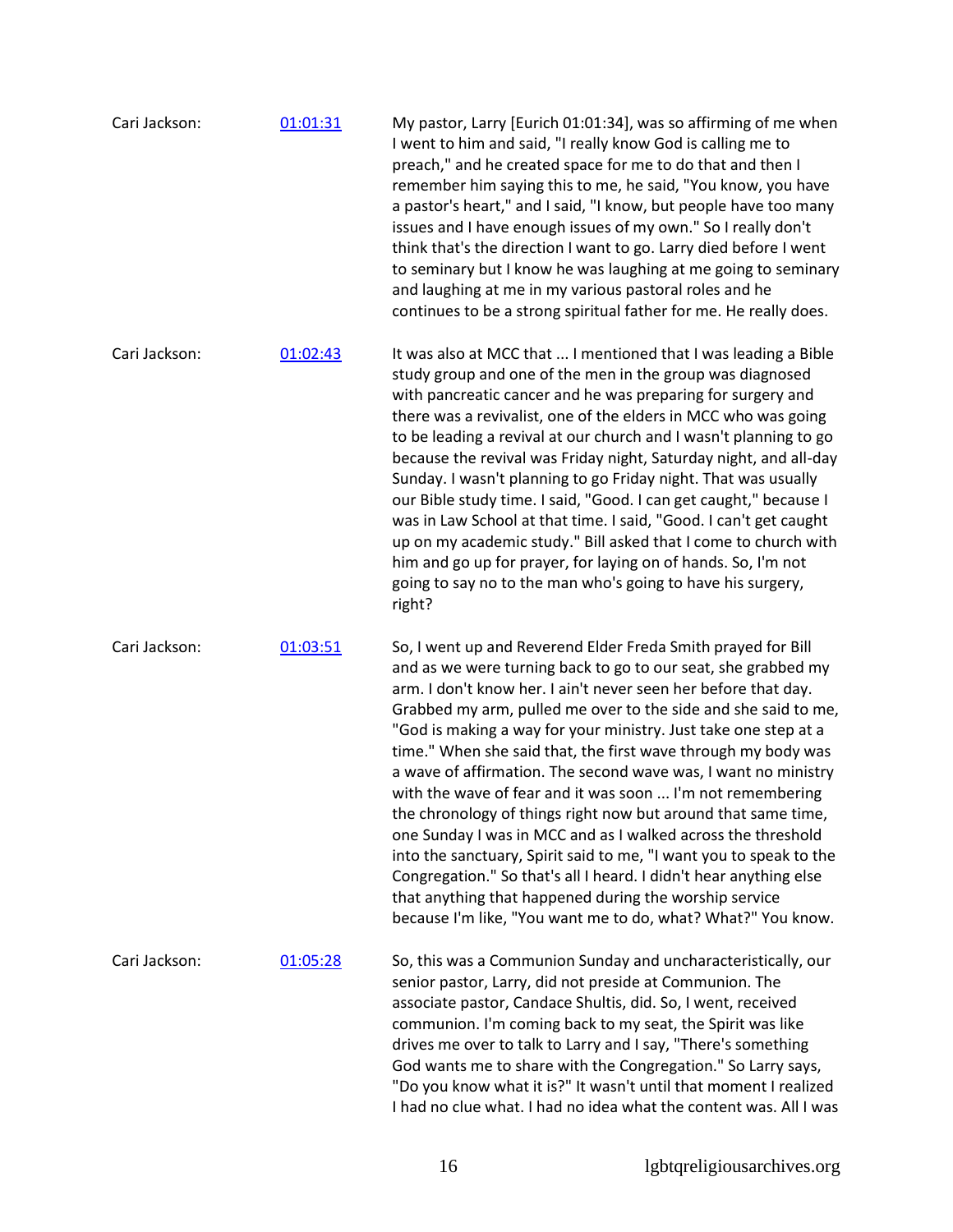|                   |          | doing was wrestling with that God wanted me to speak anything<br>and I wasn't on the program. You know what I'm saying?                                                                                                                                                                                                                                                                                                                                                                                                                                                                                                                                                                                                                                                                                                                                |
|-------------------|----------|--------------------------------------------------------------------------------------------------------------------------------------------------------------------------------------------------------------------------------------------------------------------------------------------------------------------------------------------------------------------------------------------------------------------------------------------------------------------------------------------------------------------------------------------------------------------------------------------------------------------------------------------------------------------------------------------------------------------------------------------------------------------------------------------------------------------------------------------------------|
| Cari Jackson:     | 01:06:20 | So, Larry, uncharacteristically, because he was control queen,<br>everybody knows that about Larry, anybody who knows Larry.<br>He said, "Never mind. I'll trust the Spirit." When he said that, I<br>knew unequivocally, because for Larry to say, "Okay, I don't<br>even have to know what it is," I knew this was God. That was<br>really the first time I preached. It was probably five minutes but<br>I hadn't any clue what I was going to say. I heard it when<br>everyone else did. So, when I talk about trusting the Spirit, I<br>really mean that in every area of my life. It was around that<br>same time. So, three things happened around the same time<br>and in that day, about three people said to me they saw a glow<br>around me while I was standing up. So, I'm like, okay.                                                    |
| Cari Jackson:     | 01:07:41 | and Elder Freda Smith talking, saying what she did and then one<br>Sunday when Larry was recessing at the end of the service, I<br>happened to be seated on the aisle, which was very<br>uncharacteristic, and he slipped a torn-off piece of paper into<br>my hand as he walked by. When I opened it, similar waves, I<br>opened it and it said, "God has given you a ministry of worship<br>and praise. Do not be afraid." So, I had a wave of affirmation<br>and then wave of fear, but it was just this confluence of things<br>that were happening at the same time. What led me to MCC<br>was trying to find a church that my partner and I could both<br>worship in and feel at home in. But it was there then that a<br>whole host of things happened that helped me say yes to the<br>call that had been there since I was 19.                |
| Monique Moultrie: | 01:08:54 | How did the other pieces of your life fold into that? Your<br>relationship with your siblings, with your parents, your career.                                                                                                                                                                                                                                                                                                                                                                                                                                                                                                                                                                                                                                                                                                                         |
| Cari Jackson:     | 01:09:02 | I was 29 when my father died. So, he was deceased by the time I<br>started going to MCC. Before my father died, I had not come out<br>to my parents because of how horribly I saw them deal with my<br>brother. I was like, "Oh no, I ain't never going to do it with my<br>parents." No, we ain't going there. So, when I was at MCC and I<br>started preaching, I invited my mother to come. Then I came<br>out with my mother. I invited her to come to church and she<br>refused. Crushed me, that my parent who had such a strong<br>role in shaping my spirituality would not come and share in a<br>particular expression of my spirituality and she felt that for her<br>to come would be affirming what she felt was sin because you<br>know from her map, being gay was sinful. So, that hurt me and<br>it caused a real tension between us. |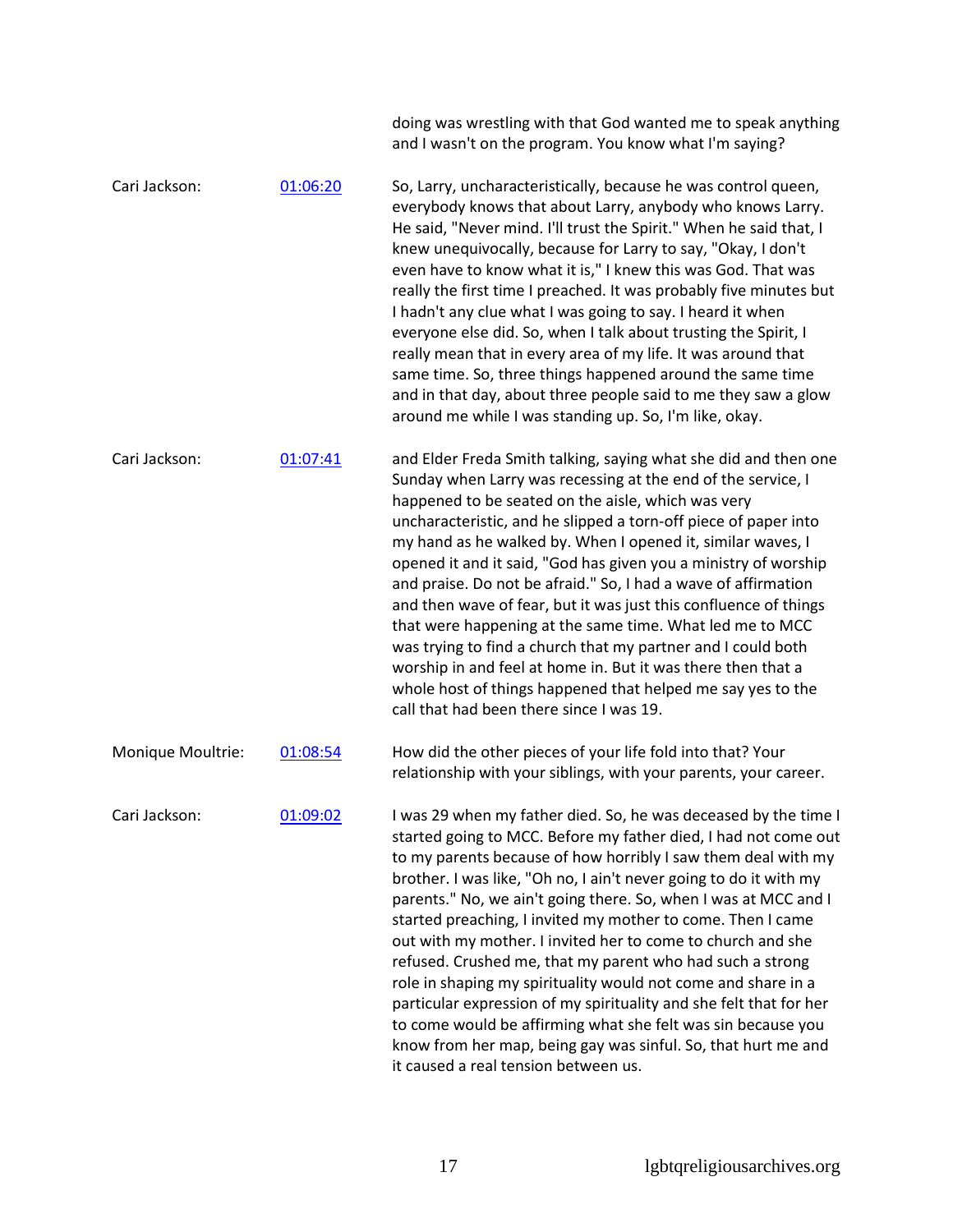| Cari Jackson: | 01:10:43 | Then my then-partner and I had a holy Union ceremony and I<br>guess I was 35-ish something like that, this was a minute ago.<br>34, 35 something. I invited my family including my mom. One<br>brother and his wife came and that hurt. I remember also<br>around that same time, there was an interfaith AIDS healing<br>service that was being held at Washington National Cathedral<br>and the choir from MCC was one of the chorale groups and I<br>was singing the solo lead in a song. So, I invited my mother. I<br>was like, "This is not a 'gay church'," and I'm putting that in<br>quotes, right? Surely, she'll come to Washington National<br>Cathedral. At first, she said yes and the day that we were to sing<br>there, she changed her mind. |
|---------------|----------|---------------------------------------------------------------------------------------------------------------------------------------------------------------------------------------------------------------------------------------------------------------------------------------------------------------------------------------------------------------------------------------------------------------------------------------------------------------------------------------------------------------------------------------------------------------------------------------------------------------------------------------------------------------------------------------------------------------------------------------------------------------|
| Cari Jackson: | 01:12:11 | So, for two or three weeks, I'm excited. My mom's coming and<br>dadada, and then that day she changed her mind about it. To<br>say that I was heartbroken, disappointed, and angry still doesn't<br>capture all of what I felt. It went well. It was a marvelous<br>experience. The next day, I was off from work because it was<br>my day to stay home and catch up on my law school and so<br>while I was at home, I'm fuming and I said to God, "Why can't<br>she love me and accept me the way I am?" God said, "Love her<br>and accept her the way she is." So then I got more angry. Now,<br>in addition to being glad, I'm mad at God. I said to God, "Well,<br>she's the parent. She's supposed to show me how to love like<br>that."                 |
| Cari Jackson: | 01:13:22 | Then there was complete silence. I didn't hear anything and it<br>was in that silence I got it. That it was about my spiritual<br>journey. Whether she ever developed the capacity to love like<br>that, that's her spiritual journey. I had to focus on what my<br>spiritual journey was and I went through a profound experience<br>that began that day where I recognized I had created an idolized<br>image of my mother and I kept comparing the mother I had<br>with the idol I had created and she always fell short. So I was<br>angry and resentful toward her all the time. Well, why can't you<br>be like this? Which in essence was the same thing she was too,<br>right?                                                                         |
| Cari Jackson: | 01:14:25 | You know, I'm her only girl. She had a vision for what my life<br>would look like and that included a husband and children<br>because she had this notion that the daughter's relationship<br>with the mother was very distinctive in how the mother would<br>then be able to relate with the grandkid. She had been longing<br>for a certain kind of relationship with her daughter, and her son-<br>in-law, and her grandchildren that did not happen for her. That<br>was something that she was grieving just as I was grieving some<br>very real things. So I went through an experience where I made                                                                                                                                                    |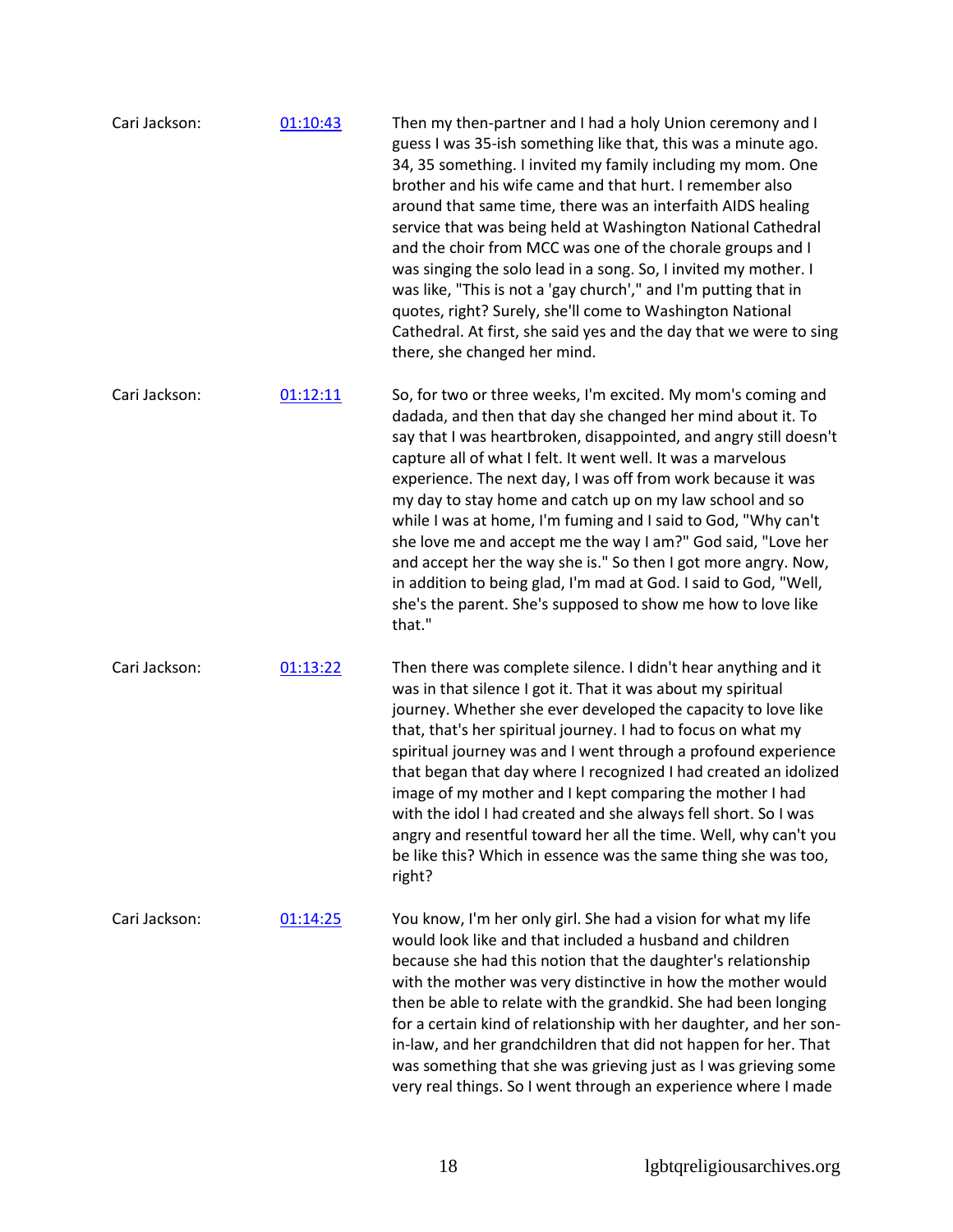the decision to let the idol that I had created die so I could have a truly authentic loving relationship with the mother that I had.

| Monique Moultrie: | 01:15:31 | Okay.                                                                                                                                                                                                                                                                                                                                                                                                                                                                                                                                                                                                                                                                                                                                                                                                                                                                                                                                                                                                                |
|-------------------|----------|----------------------------------------------------------------------------------------------------------------------------------------------------------------------------------------------------------------------------------------------------------------------------------------------------------------------------------------------------------------------------------------------------------------------------------------------------------------------------------------------------------------------------------------------------------------------------------------------------------------------------------------------------------------------------------------------------------------------------------------------------------------------------------------------------------------------------------------------------------------------------------------------------------------------------------------------------------------------------------------------------------------------|
| Cari Jackson:     | 01:15:32 | I did that and for about a month, I didn't speak with my mother<br>because I was really grieving. I had to accept that the idol that I<br>had created, I would never have that. I grieved and I gave<br>myself the space to do that grieving. Then when I was ready, I<br>was able to resume connection with my mother and it was<br>better than you'd ever, ever imagine and I'm grateful for that<br>because about seven or eight years after that day my mother<br>developed dementia and that was a different transformation<br>that happened in our lives. So, I was able to care for her and<br>support her with much more tenderness.                                                                                                                                                                                                                                                                                                                                                                         |
| Cari Jackson:     | 01:16:30 | So, I wasn't mad at her about anything anymore and she wasn't<br>mad at me about anything. Because also one of the things that<br>happened in the course of that, she was able to say as she<br>watched my life, she was able to say, "Here's what I've been<br>taught in church about homosexuality, that it's sin, but when I<br>look at your life, I see God using you in such powerful ways."<br>She said, "I don't know how to reconcile it, she said, "But I know<br>this is God in your life and everything I know, God would not<br>use your life like this if God had some issue with your life." She<br>said, "I don't know how to reconcile these, what I've been<br>taught and what I'm observing, so I'm just going to leave it to<br>God." That was where she came to and I was fine with that and<br>that was major. when I turned 35, my mother gave me the best<br>present ever. She said to me, "I thank God for using my body to<br>bring you into the light." That was big. That was really big. |
| Monique Moultrie: | 01:18:03 | Beautiful. I want to jump us ahead.                                                                                                                                                                                                                                                                                                                                                                                                                                                                                                                                                                                                                                                                                                                                                                                                                                                                                                                                                                                  |
| Cari Jackson:     | 01:18:06 | Okay.                                                                                                                                                                                                                                                                                                                                                                                                                                                                                                                                                                                                                                                                                                                                                                                                                                                                                                                                                                                                                |
| Monique Moultrie: | 01:18:08 | and then have a very awkward segway, but I also realized as<br>you were speaking that a lot of the activist-oriented Union that I<br>know of may not have been what was speaking to you as why<br>you felt when you stood on the ground, that you were supposed<br>to be there. So, what did Union mean for you? What did you get<br>from your Union experience?                                                                                                                                                                                                                                                                                                                                                                                                                                                                                                                                                                                                                                                     |
| Cari Jackson:     | 01:18:37 | Well, when I felt the Spirit affirming this is where I was<br>supposed to be, I didn't know why. I just knew that that was the<br>place. It wasn't because of any legacy or any of that comparable<br>to when I went to Oberlin. It was just I knew I was supposed to                                                                                                                                                                                                                                                                                                                                                                                                                                                                                                                                                                                                                                                                                                                                                |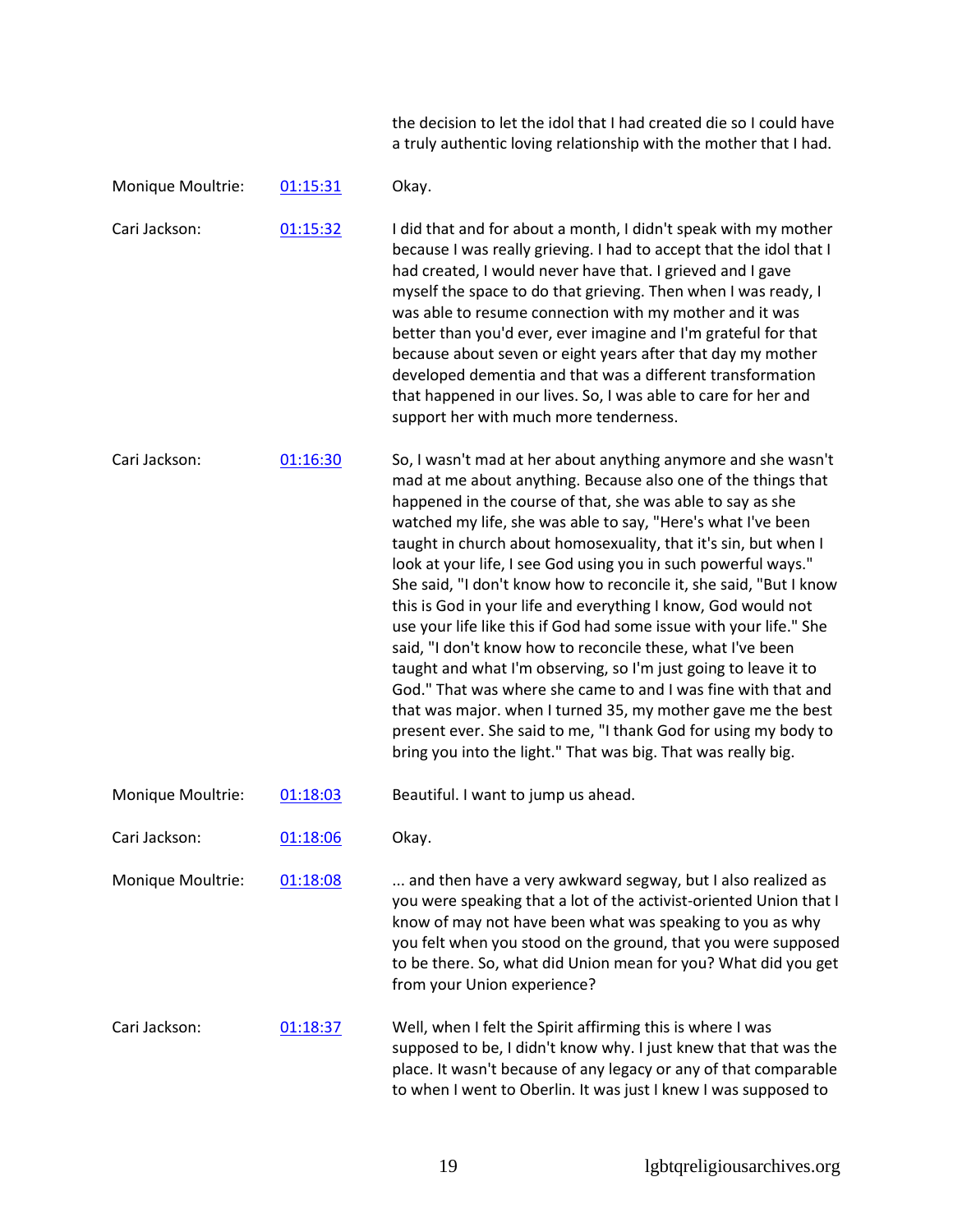|               |          | be there. So, I was involved primarily in the Black Women's<br>Caucus and chaired that for a couple of years. So with that, was<br>a lot of activism primarily within the context of the seminary<br>and it was interesting for me. It felt, in many ways, that there<br>were more black people than there really were there because<br>the folks who were there were so dynamic and powerful and<br>doing amazing work within the seminary and beyond and then I<br>was connected with Union alum from around the world who<br>were just doing phenomenal things.                                                                                                                                                                                                                                                                                                                                                                                                                                                           |
|---------------|----------|------------------------------------------------------------------------------------------------------------------------------------------------------------------------------------------------------------------------------------------------------------------------------------------------------------------------------------------------------------------------------------------------------------------------------------------------------------------------------------------------------------------------------------------------------------------------------------------------------------------------------------------------------------------------------------------------------------------------------------------------------------------------------------------------------------------------------------------------------------------------------------------------------------------------------------------------------------------------------------------------------------------------------|
| Cari Jackson: | 01:19:56 | So, I was like "Wow, I'm part of this community," and learned<br>you know Jim Forbes had been a student at Union in the '60s<br>when they were like two black people and then one of my<br>dearest, dearest friends, who I did a lot of work with through<br>the years, Fred Dunard, was also at Union when Forbes was<br>there. Fred, I just have to say this because I love him so much,<br>he made his physical transition last year, last September, at age<br>92 and he's one of my best buddies. He will always be. Not a<br>father, even though we had 31-year age difference, but really<br>incredible partners in ministry and just as my buddy, as my<br>buddy.                                                                                                                                                                                                                                                                                                                                                    |
| Cari Jackson: | 01:20:59 | It was there that so many issues, and I think it was at Union I<br>began thinking more about intersectionality because there were<br>so many issues. You know there were always different caucuses<br>around different issues, but they often didn't come together<br>and I began thinking about those realities. So there was a Black<br>Caucus, but then there was also a Black Women's Caucus<br>because in the Black Caucus historically have been very male-<br>led and males primarily from Methodist and Baptist traditions<br>who, for the most part, even if their rhetoric was very feminist<br>and womanist in orientation, their behavior often did not follow<br>suit. So a Black Women's Caucus emerged from that and it was<br>interesting to hear so many students, white students in<br>particular say, "Oh wow, we wish we could be in the Black<br>Women's Caucus because you know, the kinds of things you're<br>doing is just powerful and we don't have such a space." You<br>know that kind of thing. |
| Cari Jackson: | 01:22:21 | So I graduated, went directly into my doctoral program, me, the<br>one who said to God when I finish law school I'm not doing<br>anymore school. So, I went directly to my doctoral program at<br>Drew with a Union alum. Traci West was my adviser and why<br>Drew and why Traci was another God thing. I'm so But really<br>looking and so many of the courses that I took in seminary and<br>in my doctoral program looking at justice issues, I thought at<br>first I was going to do my PhD focusing in systematic theology<br>and the more conversations I had with folks, folks said, "You're                                                                                                                                                                                                                                                                                                                                                                                                                         |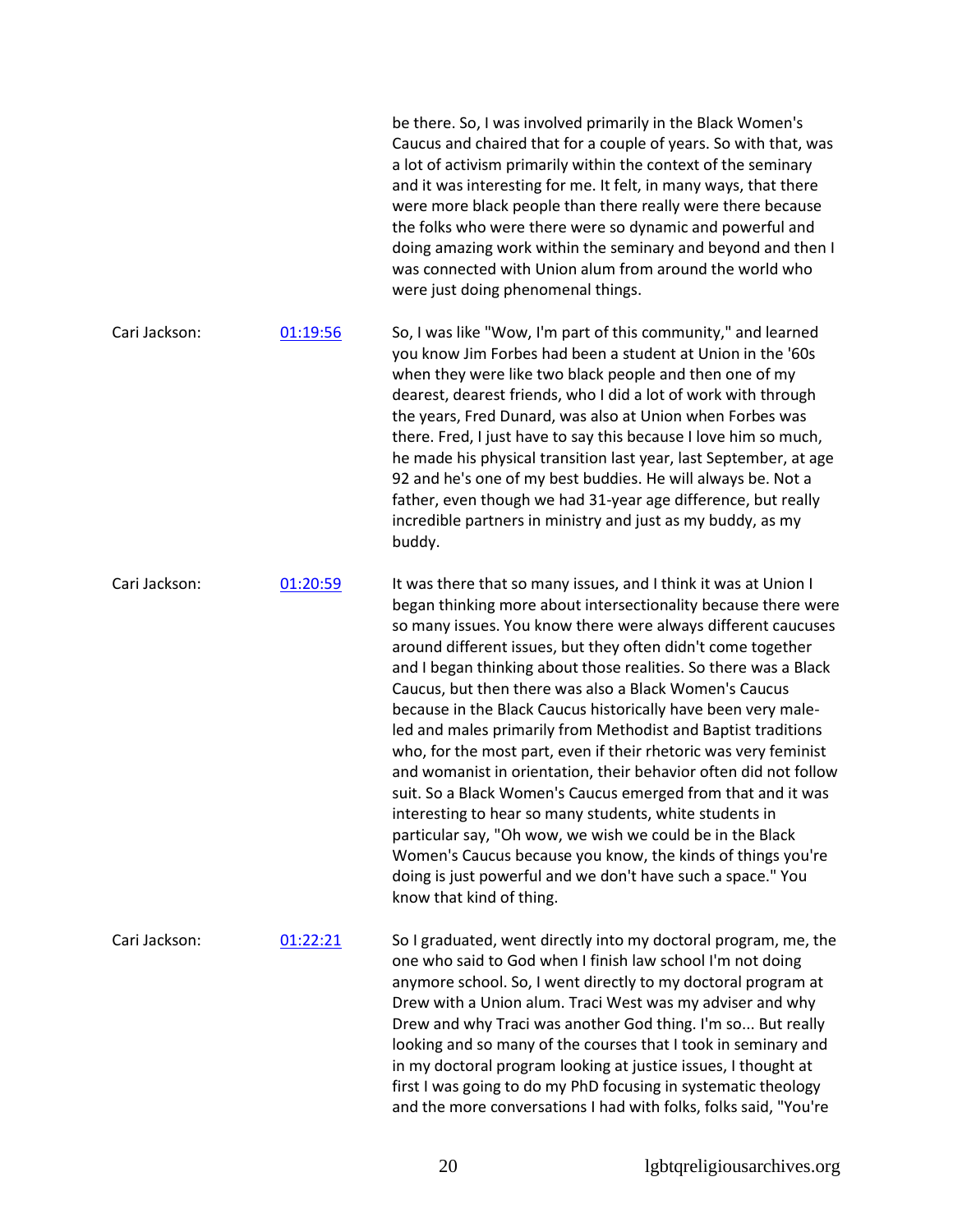|               |          | an ethicist," because it's always, "Okay, so this is what we<br>believe. How's that going to impact how we're living, what<br>we're doing?" I want to know just what you think and then what<br>you talking. How you walking and at the end of the day, that's<br>where it really matters most for me.                                                                                                                                                                                                                                                                                                                                                                                                                                                                                                  |
|---------------|----------|---------------------------------------------------------------------------------------------------------------------------------------------------------------------------------------------------------------------------------------------------------------------------------------------------------------------------------------------------------------------------------------------------------------------------------------------------------------------------------------------------------------------------------------------------------------------------------------------------------------------------------------------------------------------------------------------------------------------------------------------------------------------------------------------------------|
| Cari Jackson: | 01:23:57 | So, you know as pastor, as student always involved in social<br>causes of one or the other. So, homelessness. When I was living<br>in Washington, D.C. before I went to seminary, I was very<br>involved with homelessness in D.C. and I also was involved with<br>Adult New Readers. I was a volunteer helping adults learn to<br>read, which was really powerful for me. Absolutely powerful. I<br>don't even remember all. There's so many things before<br>seminary. So I continued doing those kinds of things during<br>seminary. Homelessness is a big, big issue for me. The prison<br>system and the whole justice  No, I will say the criminal justice<br>and you can use that word criminal however, it's adjective or an<br>adverb. I keep looking at those kinds of things.                |
| Cari Jackson: | 01:25:12 | Islamophobia is a big issue for me when I was in Stanford,<br>pastor there. There were a lot of mosques in Connecticut that<br>were being defaced and destroyed. So we did an interfaith<br>prayer vigil on the lawn of the church because it was in the<br>central part of the city. I didn't want to do that one indoors. I<br>wanted it outside so people driving by could see this beautiful,<br>beautiful array of skin colors and religious garb, et cetera, et<br>cetera, all gathered together. It was so powerful that I asked<br>some of the Muslim leaders if they would be willing to organize<br>folks for us to do a Ramadan Iftar, the Break Fast, that was<br>coming in a couple of weeks. If they would be willing for us to<br>do that, to do it as an interfaith Iftar and they said |
| Cari Jackson: | 01:26:28 | yes. We've organized that. We had people from throughout the<br>city come and it was so wonderful for me, and this was held<br>inside the church, to have Muslims doing their evening prayer in<br>a Christian church. There were people from throughout the area<br>who came and of course, there were some members of the<br>congregation who, "Why is she doing this? Who does she think<br>she is?" Then they would go into their work places in their<br>communities and folks, "Oh that so wonderful that your<br>church," "Oh yeah, you know  "                                                                                                                                                                                                                                                  |
| Cari Jackson: | 01:27:24 | We did work relating to death penalty. I'm totally opposed to<br>death penalty. So, I've always been involved in a whole range of<br>justice because justice for me is about, and some call it spiritual<br>activism, I can't, from my perspective as a spiritual person, not<br>be engaged in justice work because then it's not really  There's<br>no meaning. If spirituality is to make any difference at all, it is to                                                                                                                                                                                                                                                                                                                                                                             |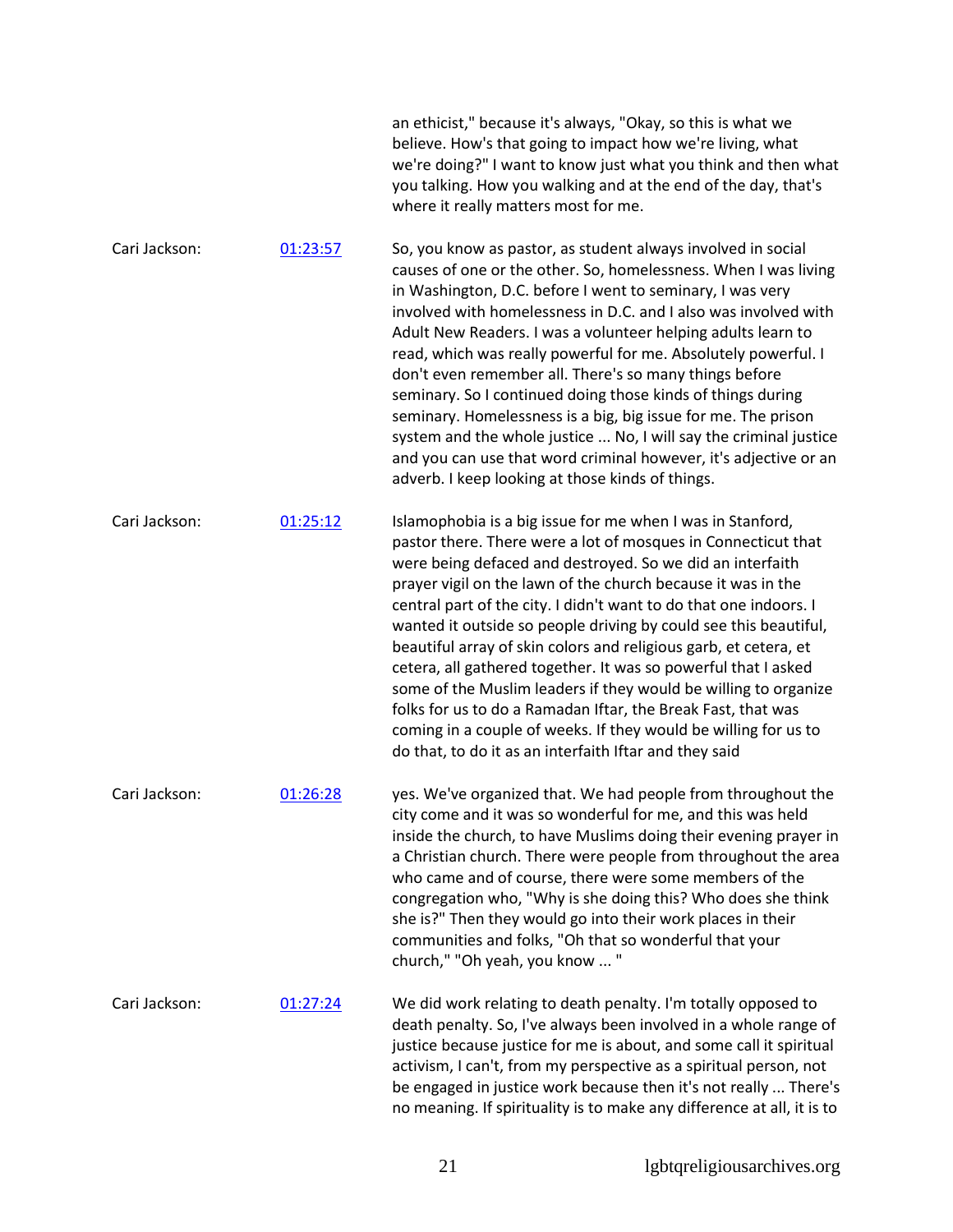|                   |          | see others in a namaste. That the Divine in me sees and honors<br>the Divine in you. I'm very much a namaste girl and always have<br>been. Whether it was the young girl working in the Children's<br>Hospital or working with juvenile offenders or what, I see the<br>divine in other people and I seek to create spaces where people<br>can see that within themselves because so often, the messages<br>people receive from their social environments say to them that<br>the divine is not here and that's what I grew up with.                                                                                                                                                                                                                                   |
|-------------------|----------|------------------------------------------------------------------------------------------------------------------------------------------------------------------------------------------------------------------------------------------------------------------------------------------------------------------------------------------------------------------------------------------------------------------------------------------------------------------------------------------------------------------------------------------------------------------------------------------------------------------------------------------------------------------------------------------------------------------------------------------------------------------------|
| Cari Jackson:     | 01:29:12 | I grew up hearing that homosexuality is a sin and anyone who is<br>homosexual is an abomination. I grew up thinking regarding<br>myself as an abomination. So, it's really important to me<br>whether it's because of religious difference or poverty or<br>homelessness or experience with the criminal justice system or<br>sexuality or whatever, I want people to know, I want them to<br>really know that the Divine is within them. That is so important<br>and that drives everything from here.                                                                                                                                                                                                                                                                |
| Monique Moultrie: | 01:30:04 | So, we go from  That I think is a natural segway to you<br>founding the Center for Spiritual Light. Now, how do you go<br>from not wanting to be in New York to founding and pastoring a<br>congregation?                                                                                                                                                                                                                                                                                                                                                                                                                                                                                                                                                              |
| Cari Jackson:     | 01:30:20 | Well, Center of Spiritual Light was never a congregation. It was a<br>space for people. I guess one would call it an alternative space.<br>Very inter-spiritual for folks like I mentioned, my buddy, Fred.<br>Fred who was born in 1926. No, he would have been 93 this<br>year, so he was born 1925, yeah. So, Fred deeply, strongly,<br>Baptist and I'm Christian, and right before I started seminary, a<br>good year before I started seminary, I was sitting with a<br>Buddhist community and I would most Sundays, because I<br>would sit with the community different evenings in the week<br>and most Sundays, I would go to my Christian church, Sunday<br>morning, and sit with the Buddhist community on Sunday<br>evenings. That was so nurturing for me. |
| Cari Jackson:     | 01:31:45 | When I was in seminary, I was receiving calls from people who<br>were Jewish, Muslim, Buddhist, all varieties of Christians,<br>atheist seeking spiritual care and guidance. Because someone<br>says atheist  Unless they say they're not spiritual, I don't jump<br>to the assumption. Atheist means their spirituality is not<br>theistically oriented unless they tell me otherwise. I was asking<br>God when I was in the seminary, I said, "God I don't think this is<br>the usual experience for someone in a Christian seminary." I<br>haven't heard from my colleagues here that they have people<br>from these different traditions seeking them out for spiritual<br>counseling, guidance journey, whatever. I said, "Okay, so God                           |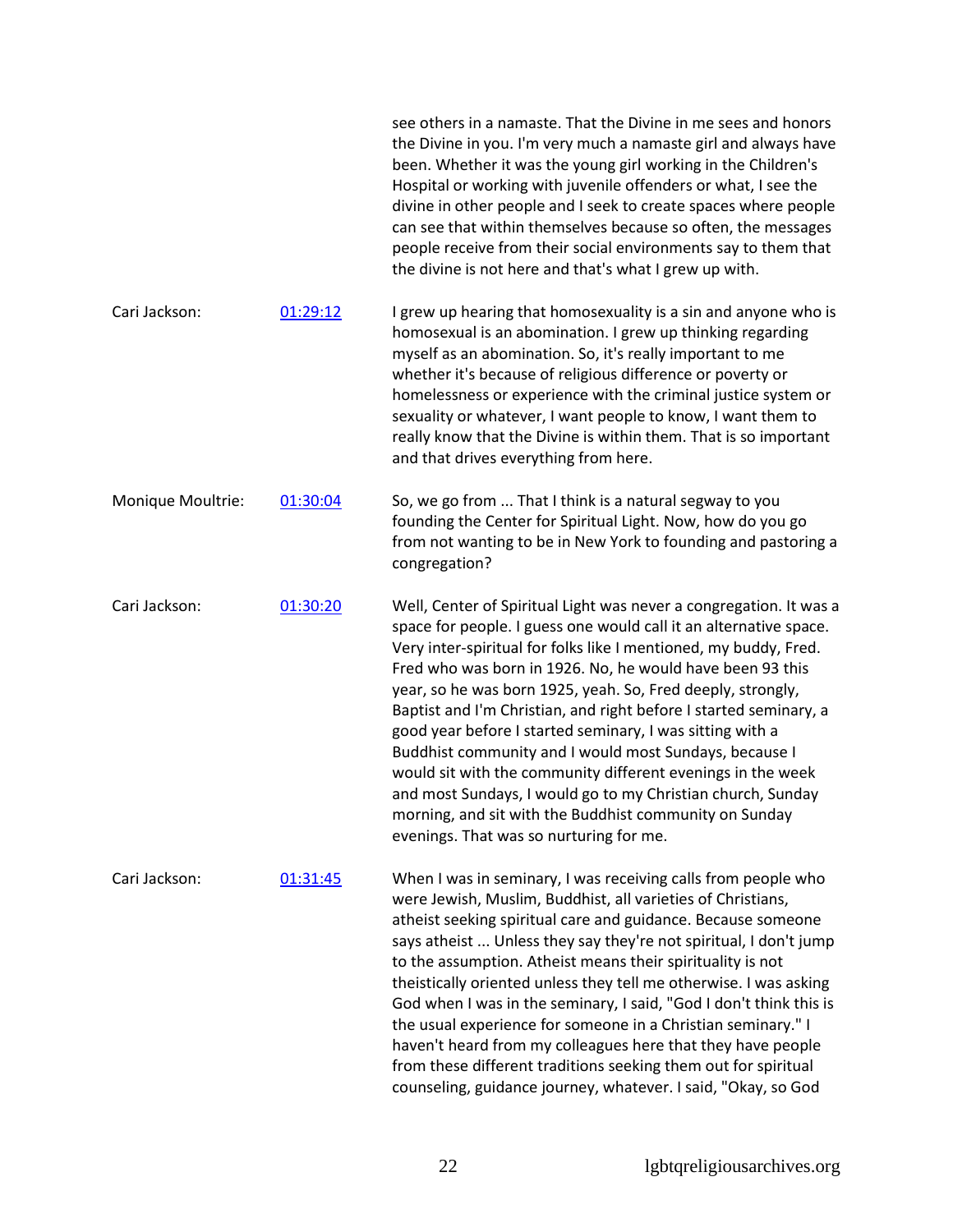what is this about?" Here's what I heard. Spirit said to me, "You have the gift of tongues."

Cari Jackson: [01:33:08](https://www.rev.com/transcript-editor/Edit?token=yJuuerJey69YrWHFVUHcv2VUr7L2nJG96LtICOEIr32nqMYhZLhrW_KAQnIBpZAIXRFZdBmGzzLkZAlD6u2J_rKcB-Y&loadFrom=DocumentDeeplink&ts=5588.47) It blew my mind. I always thought of it only in the way I have been taught in Pentecostal. The day I heard Spirit say that to me, I got it that part of my spiritual gift is to be able to speak in languages that resonate spiritually for different people who are plodding along in different ways on their own spiritual journeys and dadada that I've been given this gift to speak in ways that are relevant to them in their own journeys. I really do understand that. I embraced that. That must have been in '98, year 1998. So, a good 20 years ago I heard those words. The Center of Spiritual Light really emerges from that kind of understanding that there are so many people who may be part of a tradition and other traditions also speak to them. They might be Methodist and Yoruba speaks to them as well or they might be Jewish and Buddhism speaks to them or whatever. Cari Jackson: [01:34:35](https://www.rev.com/transcript-editor/Edit?token=NAqFVj8sESp4yym6hlV89JL9lNeHOP8qm-UklWjeGexjI2uERMD-P3V-RLAlt1UF9GA_u1N165F-HzptVHA4B-ROcGY&loadFrom=DocumentDeeplink&ts=5675.97) So it was designed to be a space that offered for folks, one, permission to explore things that were outside of a tradition that they know because a lot of people need that permission because they think, "Oh something's wrong with me if all of my spiritual need is not being met here. Something's wrong with me." Also, a space to expose people to other traditions and define the bigness and richness of God in each of those things. So, as we've had gatherings, we've had folks from lots of different traditions come. Some of it has been intentionally worship gatherings and some of it has been emotional and spiritual healing space. Cari Jackson: [01:35:46](https://www.rev.com/transcript-editor/Edit?token=uRS9uotraP08tyDK68smsYHdSTea9AID1Onliq4QeXud6zt_WaYRccItjGWjg8S7sbH06CJ8OqXP1tJwryQrvklZ7BQ&loadFrom=DocumentDeeplink&ts=5746.48) For example, for years we offered something that we called Taking Back My Life and it was intentionally a healing space for women who have experienced sexual trauma and what was so wonderful, because as a survivor of sexual trauma myself, I know that it's not just the physical body that experiences the trauma, but there's emotional trauma and there's spiritual trauma. So, I wanted to create a space in which women could talk about and could raise the question, "So where was God when these harms happened to me," and really wrestle with that. Cari Jackson: [01:36:39](https://www.rev.com/transcript-editor/Edit?token=KVly7byTh0bSWPYjGmkKg8Cecqaj6N_Kl4bBiLf1sr-DsVOS2AZHU785zzopalEBfH2oBDby2D8Sc3I9-EMlSjzSePc&loadFrom=DocumentDeeplink&ts=5799.59) This is just an aside. When I worked at Riverside I taught, not taught, but I facilitated a conversation that I titled Is It Okay To Be Angry with God, because in my experience, many people feel like it's really not okay to be angry with God and have this notion and this goes to their God construct, that God's going to

zap them or something. You know, lightning volts are going to come strike them or their next child's going to come out, you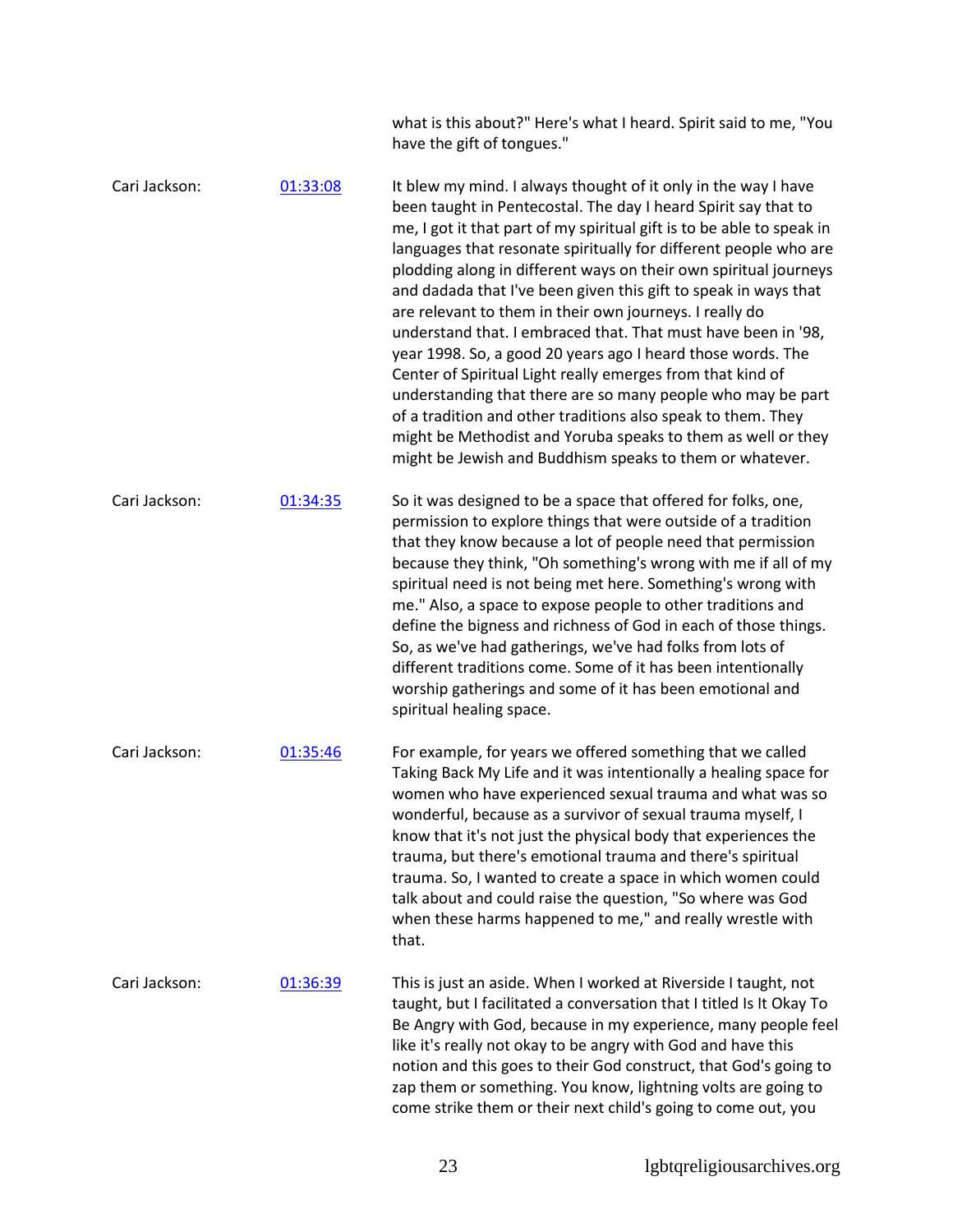|                   |          | know, whatever. and I don't have that particular god construct.<br>I've been comfortably angry with God many times and I see that<br>as part of the richness and the intimacy that I have with God<br>that I get to bring my whole self, including my anger. So I don't<br>just show God the nice pleasantries.                                                                                                                                                                                                                                                                                                                                                                                                                                                                                                                                                                                                                                                                                                                            |
|-------------------|----------|--------------------------------------------------------------------------------------------------------------------------------------------------------------------------------------------------------------------------------------------------------------------------------------------------------------------------------------------------------------------------------------------------------------------------------------------------------------------------------------------------------------------------------------------------------------------------------------------------------------------------------------------------------------------------------------------------------------------------------------------------------------------------------------------------------------------------------------------------------------------------------------------------------------------------------------------------------------------------------------------------------------------------------------------|
| Cari Jackson:     | 01:37:35 | So in Taking Back My Life we had people from every religious<br>tradition and none in a room together in an eight-week or 16-<br>week group dealing with the issues of sexual trauma and some<br>of those traumas happened at the hands of religious leaders. So<br>while the group was primarily focusing on sexual trauma, it also<br>helps people heal from some spiritual traumas that they've had<br>in their lives too. We did grief groups that were so life-changing<br>for folks. All of it spiritual but recognizing, growing in a<br>Pentecostal church, Spirit was treated as disinfected from<br>physical and emotional, and financial. It was like Spirit is again<br>on some island. I realized, "No, that's not true to what it is to be<br>human," and to act as a spiritual is just relegated to some other<br>part of people's lives is to do harm to people. So, that's been a<br>big part of the work of Spiritual Light is to help folks know more<br>ways how to integrate Spirit into every aspect of their lives. |
| Cari Jackson:     | 01:39:19 | So, if there's some healing work needed, how do you use your<br>spiritual resources to help with that. If there's exposure to some<br>other traditions that might speak to your heart, to your life that<br>people are given permission to hear, and learn, and experience<br>some new things. So that's really what it was designed to do.<br>I'm not doing that work right now because I'm with RCRC and<br>unfortunately, I don't even have time. So it's one of the things<br>I'm really looking forward to getting back to. I'm hungry. So I'm<br>doing some pieces of it because we had spiritual retreats of all<br>kinds. So every now and then I'll do a retreat. Just the past few<br>months I led a Taking Back My Life group at my church in<br>Phoenix. For the first time ever, this was a mixed gender group<br>and it worked marvelously.                                                                                                                                                                                  |
| Monique Moultrie: | 01:40:35 | Wow.                                                                                                                                                                                                                                                                                                                                                                                                                                                                                                                                                                                                                                                                                                                                                                                                                                                                                                                                                                                                                                       |
| Cari Jackson:     | 01:40:37 | It was really, really powerful and I'm looking forward to doing<br>that again.                                                                                                                                                                                                                                                                                                                                                                                                                                                                                                                                                                                                                                                                                                                                                                                                                                                                                                                                                             |
| Monique Moultrie: | 01:40:42 | Wow.                                                                                                                                                                                                                                                                                                                                                                                                                                                                                                                                                                                                                                                                                                                                                                                                                                                                                                                                                                                                                                       |
| Cari Jackson:     | 01:40:44 | That's the thing for me. What I don't like about most churches is<br>that there's not a sufficient attention, in my opinion, to the<br>emotional lives of people and when that's not attended to, and I<br>think TD Jakes gets that, because I know one of his<br>undergraduate majors with Psychology. So he gets that and you                                                                                                                                                                                                                                                                                                                                                                                                                                                                                                                                                                                                                                                                                                            |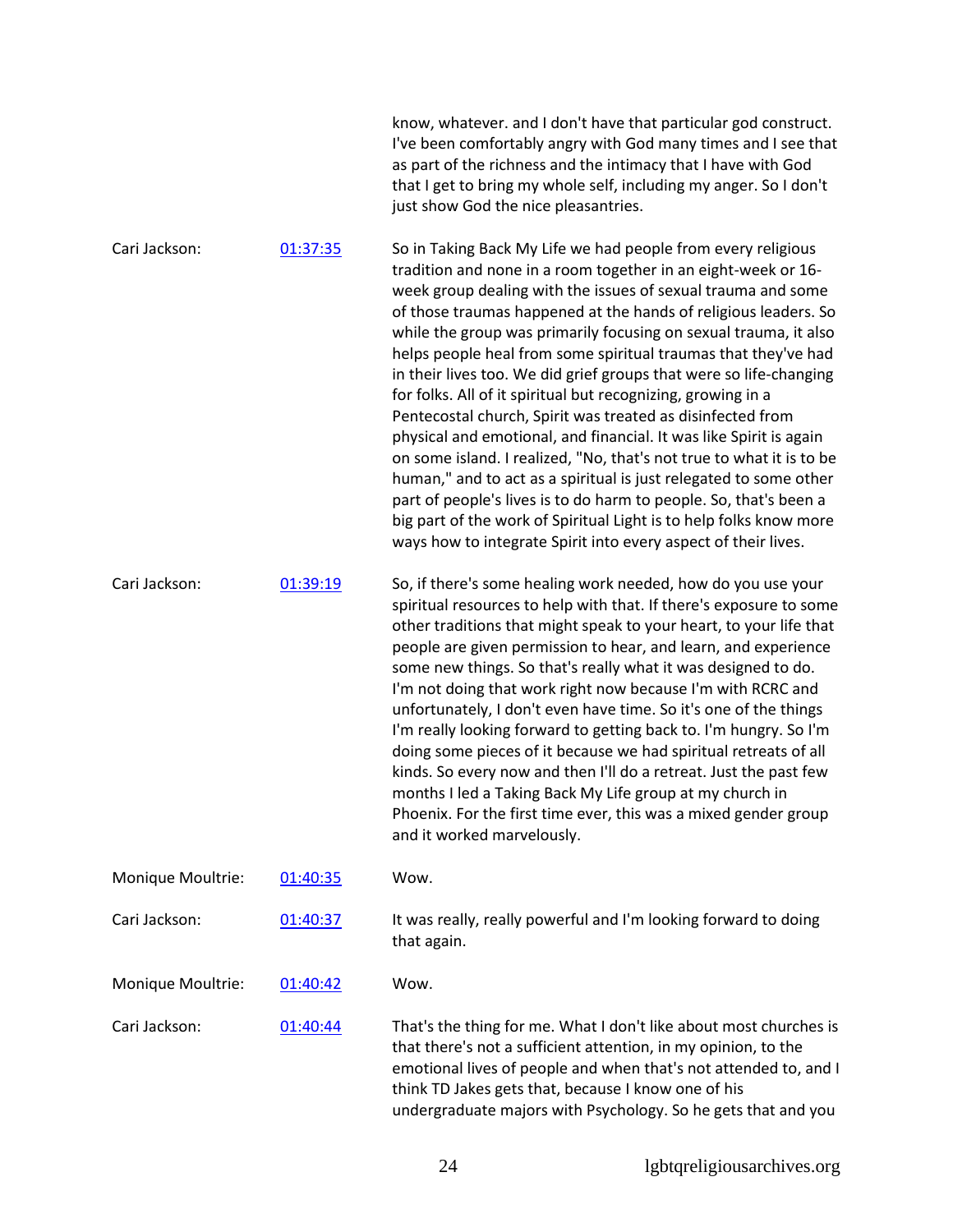|               |          | know I grew up and I think particularly with black Christians, I<br>know I grew up in a tradition where respectability, you know<br>black folk, respectability is really important. Then you add the<br>Christian to that, then you got to look like everything's fine<br>because you're representing God and if everything's not                                                                                                                                                                                                                                                                                                                                                                                                                                                                                                                                                                                                                                                                                               |
|---------------|----------|---------------------------------------------------------------------------------------------------------------------------------------------------------------------------------------------------------------------------------------------------------------------------------------------------------------------------------------------------------------------------------------------------------------------------------------------------------------------------------------------------------------------------------------------------------------------------------------------------------------------------------------------------------------------------------------------------------------------------------------------------------------------------------------------------------------------------------------------------------------------------------------------------------------------------------------------------------------------------------------------------------------------------------|
| Cari Jackson: | 01:41:47 | You know, my dad used to say all the time when my mother<br>would yell at him because he was notorious for agreeing to a<br>musical engagement for him and my mom and not telling her.<br>He was notorious. So, of course she would feel some kind of<br>way when he would tell her the day before the thing. "Honey,<br>why did you do that again? I told  " She'd be at the top of her<br>decibel level and he would say, "Honey, we're the Christians.<br>What are the neighbors going to think me?" So you know, that<br>was the kind of household I grew up in, and church context. So<br>everything had to look respectable, had to look Godly and<br>Christian. In the midst of all of that, healing can't happen<br>because how are you going to heal something when you don't<br>acknowledge the hurt, and the brokenness, and the pain<br>internally?                                                                                                                                                                 |
| Cari Jackson: | 01:43:01 | So, a big thing, anybody who is participating a thing from<br>Spiritual Light know I say all of the time, if you have been rear-<br>ended and experienced an injury, it doesn't matter who rear-<br>ended you. If you have an injury, you have an injury and often, if<br>there's some hurt that happened in someone's life because<br>their mother or their father or their spouse or other loved one<br>did it, we try to act like we're not hurt because we don't want to<br>be mad at them. The injury is the injury and it also doesn't<br>matter why the person rear-ended you. It could be they were<br>putting on their makeup or they spilled their coffee or they had<br>a heart attack. It doesn't matter. That also is a separate piece<br>from the injury and that's what I strive to help people look at<br>the injury so it can get healed so we can really bring it to Spirit<br>and say, "This is what happened in my life. Here are some of the<br>effects of it and I don't even know what to do with them." |
| Cari Jackson: | 01:44:14 | I feel very strongly that when we're trying to address<br>something, we need to use all of the resources that are<br>available to us and I see Spirit as one of the resources. So, the<br>issue might be financial, but how come we bring Spirit to help<br>us look at that or the issue might be legal, how can we bring<br>Spirit? Not say either/or because that is one of the things I think<br>that harms people is this compartmentalization and I grew up<br>very compartmentalized as a person who was only gay over<br>here and I saw the adverse impact of those kinds of<br>compartmentalizations. So, I worked very intentionally at                                                                                                                                                                                                                                                                                                                                                                                |